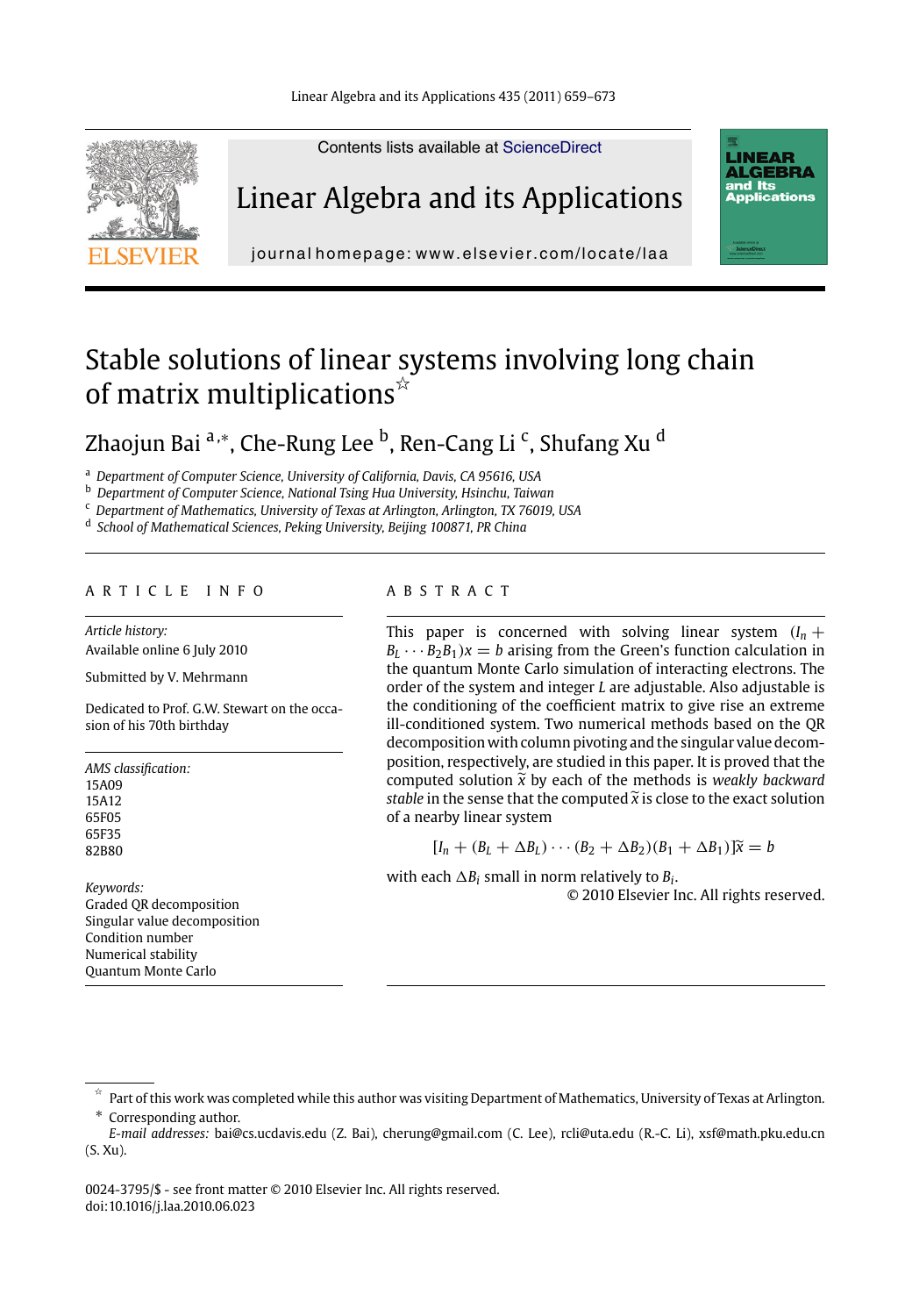#### **1. Introduction**

We are concerned with numerically solving the following linear system of equations involving a long chain of matrix multiplication:

$$
(I_n + B_L \cdots B_2 B_1)x = b,\tag{1.1}
$$

where each  $B_i$  is  $n \times n$ , L is an integer, and  $I_n$  is the  $n \times n$  identity matrix. The linear system of the form (1.1) arises from the quantum Monte Carlo (QMC) simulation of interacting electrons in condensedmatter physics [1–3,13,15]. In the QMC simulation, matrices *Bi* depend on several parameters which, along with *n* and *L*, can be adjusted to give linear systems of any sizes, any number of *Bi*'s, and any difficulty in terms of the condition number

$$
\kappa (I_n + B_L \cdots B_2 B_1) \equiv ||I_n + B_L \cdots B_2 B_1|| \, ||(I_n + B_L \cdots B_2 B_1)^{-1}||
$$

being arbitrarily large, where  $\|\cdot\|$  is a matrix norm. In view of this fact, getting accurate solutions by conventional means, e.g., first forming  $I_n + B_L \cdots B_2 B_1$  and then factorizing it, is very difficult, if at all possible. The standard perturbation theory for linear systems suggests that the compute[d solut](#page-14-0)ion -*x* would be contaminated with a relative error in the order of  $\epsilon_m \kappa (I_n + B_L \cdots B_2 B_1)$ , i.e.,

$$
\frac{\|\widetilde{x}-x\|}{\|x\|}=\mathcal{O}(\epsilon_m\,\kappa\,(I_n+B_L\cdots B_2B_1)),
$$

where  $\epsilon_m$  is the machine unit roundoff ( $\epsilon_m = 2^{-24}$  for IEEE single precision and  $2^{-53}$  for IEEE double precision); see for example [5,18,11]. Since the quantity  $\epsilon_m \kappa (I_n + B_L \cdots B_2 B_1)$  can easily be 1 or larger, it means potentially that the computed  $\widetilde{x}$  has no correct significant digi[ts a](#page-14-0)t all. Therefore [diffe](#page-14-0)rent<br>methods are called for in order to solve (11) methods are called for in order to solve (1.1).

In this paper, we will study two numerical methods to meet the challenge. One is based on the QR decomposition (QRD) with column pivoting and the other is based on the singular value decomposition (SVD). The first one is based on the current practice by computational physicists in the field [12,13] with modifications. The second method replaces all QR decompositions by singular value decompositions to take advantage of highly accurate one-sided Jacobi SVD al[go](#page-2-0)rithms [6–9]. Our error analysis shows that the computed solution by either method is *weakly backward stable*, namely it is close to the exact solution of a nearby system of (1.1), a weaker statement than saying the metho[ds](#page-6-0) are backward stable. The essence of the first method is about ho[w t](#page-11-0)o ac[cu](#page-13-0)rately compute the *graded* QR decompositions of the product of matrices  $B_L \cdots B_2 B_1$  before solving the linear system (1.1) for *x*. In this sense, it is a classical matrix computational problem and has been studied by Stewart [16] and others, see [20] and references therein.

This paper focus on the real case only, i.e., *Bi* and *b* are real. This is because the linear systems (1.1) from Hubbard quantum Monte Carlo simulation in condensed matter physics, which motivate our investigation here in the first place, are real. Our presentation can be straightforwardly modified to deal with the complex case.

The rest of this paper is organized as follows. In Section 2, we discuss two schemes to transform the linear system (1.1) to better-conditioned systems via QRD and SVD, and present the resulting numerical algorithms. Error analysis of two methods are presented in Section 3. Numerical examples and concluding remarks are given in Sections 4 and 5, respectively.

We will adopt a MATLAB-like convention to access a matrix's row, column, and diagonal: *<sup>X</sup>*(*i,*:) and  $X_{(:,i)}$  are *X*'s *i*th row and *j*th column, respectively, and diag(*X*) is the diagonal matrix having the same diagonal entries as *X*, and  $u_{(i)}$  is the *i*th entry of the column vector *u*.  $X^T$  is *X*'s transpose, |*X*| takes entry-wise absolute values, and  $|X| \le |Y|$  is understood entry-wisely. For  $1 \le p \le \infty$ , the  $\ell_p$  vector norm of a column vector  $u$  and the  $\ell_p$ -operator norm of a matrix  $X$  are defined as

$$
||u||_p = \left(\sum_i |u_{(i)}|^p\right)^{1/p}, \quad ||X||_p = \max_u \frac{||Xu||_p}{||u||_p}.
$$

When *X* is invertible, we define  $\kappa_p(X) = \|X\|_p \|X^{-1}\|_p$ , the  $\ell_p$ -condition number of *X*.

<span id="page-1-0"></span>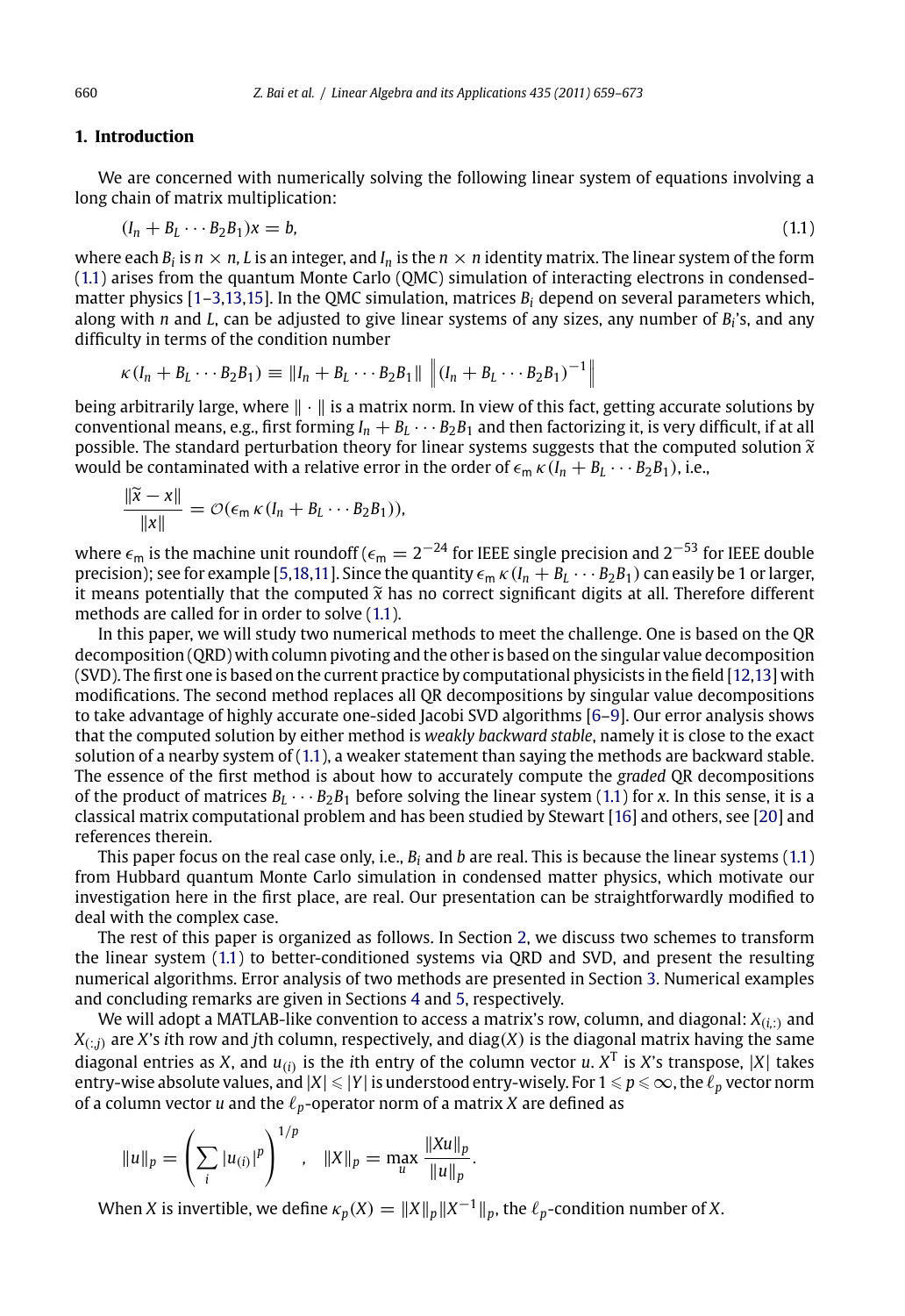# <span id="page-2-0"></span>**2. Transforming to better-conditioned systems**

We have pointed out that linear system (1.1) is often very ill-conditioned. Naturally one would attempt to improve its conditioning by certain equivalent transformations. In this section, we shall present two ways to do the transformations: via QRD with column pivoting [4, p. 103], [10, p. 248], [17, p. 370], or via SVD by the one-sided Jacobi method [6–9]. The former is faster, and the latter is provably more robust as our later error analysis will show. The approach via QRD is being used in [12]. What distinguishes ours here from theirs is that we do one more step beyond their equivalent linear system to arrive at a well-condition one in the sense that the condition number of our final transformed system is usually modest.

*2.1. Via QRD*

Let

$$
B_1=Q_1R_1P_1
$$

be  $B_1$ 's ORD with column pivoting,  $O_1$  is orthogonal,  $R_1$  is upper triangular, and  $P_1$  is the permutation matrix as the result of the column pivoting. While offering no guarantee in general, the diagonal entries of the *R*-factor in QRD with column pivo[ting](#page-3-0) often reflects the singular value magnitudes well in practice. Now set $<sup>1</sup>$ </sup>

$$
D_1 = \text{diag}(\|(R_1)_{(i,:)}\|_p), \quad T_1 = D_1^{-1}R_1P_1 \tag{2.1}
$$

we have

$$
B_1 = Q_1 R_1 P_1 = Q_1 D_1 \left( D_1^{-1} R_1 P_1 \right) = Q_1 D_1 T_1. \tag{2.2}
$$

This pick of  $D_1$  serves two purposes: to make  $T_1$  well-conditioned (as much as possible and yet numerically cheap to do) and to make  $||T_1||_p$  of  $\mathcal{O}(1)$ . The need to have  $||T_1||_p$  of  $\mathcal{O}(1)$  shows up later in our forward error bound for the computed solution of the transformed linear system. There is no need to have a well-conditioned  $T_1$  as a whole, but rather that the first many rows of  $T_1$  must be wellconditioned as we shall explain later in Remark 2.1. Exactly how many first rows of  $T_1$  are needed to be so depends, but making whole *T*<sup>1</sup> well-conditioned will make sure the well-conditionedness of any number of rows of *T*<sub>1</sub>. A theorem of van der Sluis [19] (see also [11, p. 125]) guarantees that with this *D*1*, T*<sup>1</sup> is nearly optimally conditioned among all possible diagonal matrices in the sense that

$$
\kappa_p(T_1) \leq n^{1/p} \min_{\text{diagonal } D} \kappa_p(D^{-1}R_1P_1).
$$

Now for *<sup>j</sup>* from 2 to *<sup>L</sup>*, perf[orm](#page-1-0) QRD with column pivoting on *BjQj*−<sup>1</sup>*Dj*−<sup>1</sup> to get

$$
(B_j Q_{j-1}) D_{j-1} = Q_j R_j P_j = Q_j D_j \left( D_j^{-1} R_j P_j \right) \equiv Q_j D_j T_j, \tag{2.3}
$$

where

$$
D_j = \text{diag}(\|(R_j)_{(i,:)}\|_p), \quad T_j = D_j^{-1} R_j P_j. \tag{2.4}
$$

Here the parentheses in (*BjQj*−<sup>1</sup>)*Dj*−<sup>1</sup> must be respected. The pick of *Dj* in (2.4) serves the same two purposes as  $D_1$  does before. It follows from  $(2.2)$  and  $(2.3)$  that

$$
B_L \cdots B_2 B_1 = Q_L D_L (T_L \cdots T_2 T_1), \qquad (2.5)
$$

and finally the linear system (1.1) is transformed into

$$
[I_n + Q_L D_L (T_L \cdots T_2 T_1)]x = b. \tag{2.6}
$$

<sup>&</sup>lt;sup>1</sup> Here we present the transformation in any given *p*, 1 ≤ *p* ≤ ∞, in an effort to be a little bit more general. Practically, *p* is likely to be 1, 2, or  $\infty$ . In fact, it takes the least effort to extract *D<sub>j</sub>* in (2.1) and (2.4) below when  $p = 1$  because then  $D_j = \text{diag}(R_j)$ . The  $\ell_p$  norm of a row vector should be understood by regarding the row vector as a matrix with 1 row, and the definition of the  $\ell_p$ -operator norm of a matrix applies.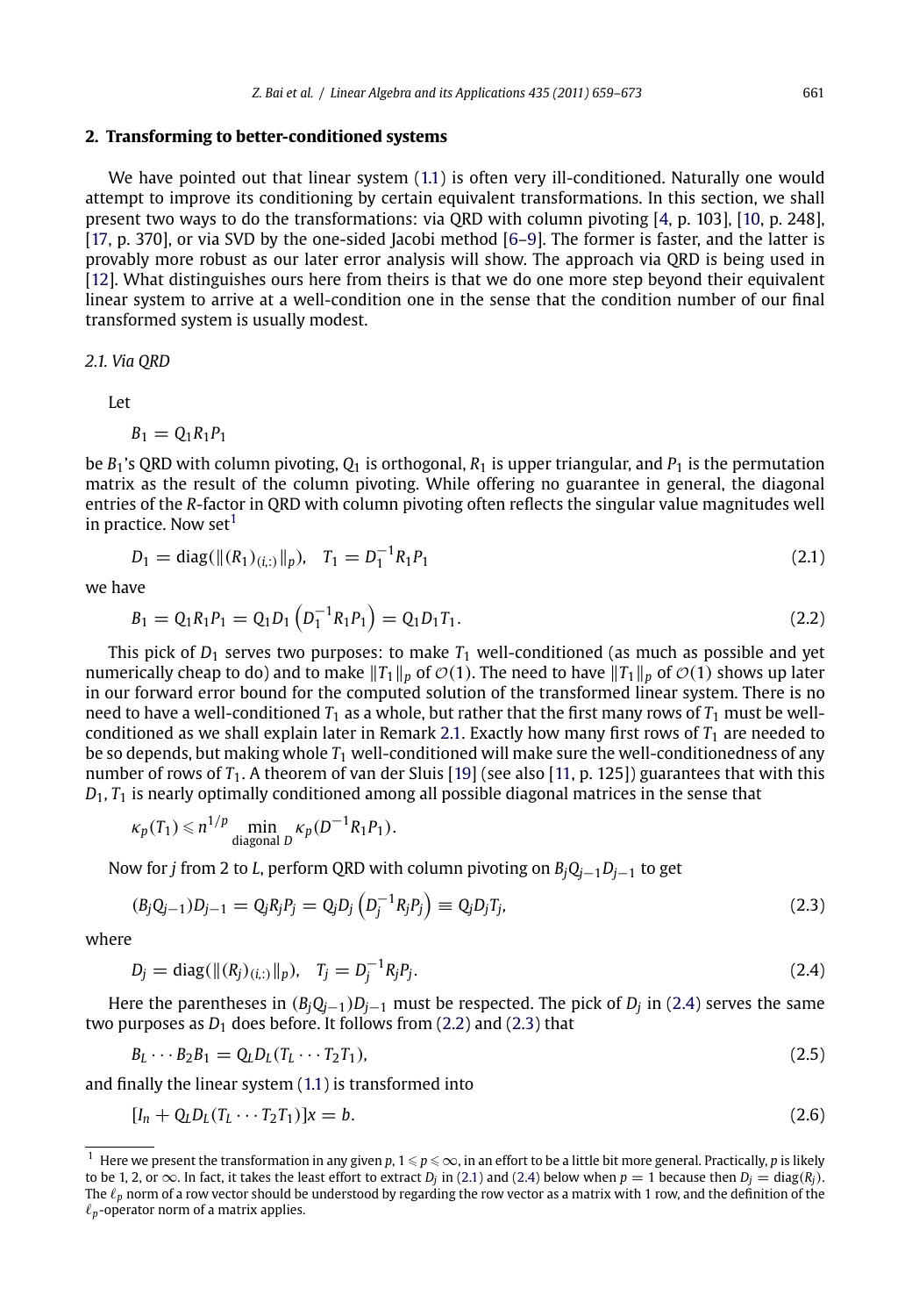The decomposition (2.5) is referred to as a *column-stratified matrix decomposition* in [13] since the diagonal entries of  $D<sub>L</sub>$  are typically ordered in their magnitudes from the largest to smallest, while  $T_L \cdots T_2 T_1$  is modestly well-conditioned.

Up to this point, we are doing exactly what have been done in [12], namely obtaining (2[.6\).](#page-1-0) In [12], it further rewrites the system (2.6) as

$$
\left[Q_{L}^{T}(T_{L}\cdots T_{2}T_{1})^{-1}+D_{L}\right]y=Q_{L}^{T}b \text{ and } (T_{L}\cdots T_{2}T_{1})x=y.
$$
 (2.7)

Thus two linear systems need to be solved. The standard perturbation theory for linear systems suggests the computed solution could suffer from a relative error as much as

$$
\mathcal{O}\left(\epsilon_{\rm m} \kappa_2 \left(Q_l^{\rm T} T^{-1} + D_l\right) \times \kappa_2(T)\right),\tag{2.8}
$$

where  $T = T_L \cdots T_2 T_1$ . This is bad news because while  $\kappa_2(T)$  appears to be under control (still it can be nontrivial such as in the order of thousands),  $\kappa_2(Q_L^{\mathsf{T}}T^{-1} + D_L)$  is comparable to  $\kappa_2(I_n + B_L \cdots B_2 B_1)$ . This seems that no better solution can be gotten this way than to solve the original system (1.1) by any conventional approach. H[owe](#page-2-0)ver, computational physicists have been doing it in this way and getting numerical results that conform to the underlying physics more often than not, but no theoretical analysis has been done to show whether the current practice works or otherwise [13–15]. What makes this method right in this case? One plausible explanation for this discrepancy between theory and practice may be the following. We may safely assume that  $Q_l^{\rm T}\mathcal{T}^{-1}$  has modest magnitude and condition numbers. Since the first many diagonal entries of  $D_L$  are typically huge, the first many rows of  $Q_L^TT^{-1} + I$ *DL* are diagonally dominant, and in fact these rows are pretty much a diagonal matrix appended by a zero block to its right. Therefore, the relative error in the computed *y* is proportional to the condition number of the remaining rows. So roughly speaking,  $\kappa_2(Q_l^T T^{-1} + D_l)$  can be effectively reduced to the condition number of the remaining rows which is much smaller. But to put this explanation into precise mathematical statement can be necessarily messy and complicated. Fortunately there is a better approach to solv[e \(2.](#page-2-0)6) which we will be proposing. It will lead to a more accurate numerical solution.

In view of the wide magnitudes of *DL*'s diagonal entries, care must be taken. For this purpose, we define two  $n \times n$  diagonal matrices  $D_{\mathbf{b}}$  and  $D_{\mathbf{s}}$  as follows: for  $1 \leqslant i \leqslant n$ 

$$
(D_{\mathbf{b}})_{(i,i)} = \begin{cases} (D_L)_{(i,i)} & \text{if } |(D_L)_{(i,i)}| > 1, \\ 1 & \text{otherwise,} \end{cases}
$$
 (2.9)

and

$$
(Ds)(i,i) =\begin{cases} (DL)(i,i) & \text{if } |(DL)(i,i)| \le 1, \\ 1 & \text{otherwise.} \end{cases}
$$
(2.10)

Then  $D_L = D_b D_s$ . Now (2.6) becomes

$$
\left[D_{b}^{-1}Q_{L}^{T} + D_{s}T\right]x = D_{b}^{-1}Q_{L}^{T}b
$$
\n(2.11)

and thus can be solved as

$$
x = \left[D_b^{-1}Q_l^{\mathrm{T}} + D_sT\right]^{-1} \left[D_b^{-1}\left(Q_l^{\mathrm{T}}b\right)\right].\tag{2.12}
$$

**Remark 2.1.** There is a variation to the above derivation. Consider  $p = 1$  in both (2.1) and (2.4), and thus  $D_i = \text{diag}(R_i)$ . Doing so effectively eliminates the discrepancy of the magnitudes in diagonal entries of each  $R_i$  and eventually propagates the discrepancy to  $D_L$ . In (2.11), we split  $D_L$  into two:  $D_D$ with larger magnitudes and  $D_s$  with smaller magnitudes, and then pull out  $D_b$  while leaving  $D_s$  in place.  $D_{\rm b}^{−1}$  effectively annihilates the top many rows of  $Q_{\rm L}^{\rm T}$  while  $D_{\rm s}$  does the same to the bottom many rows of *T*, and finally the sum  $D_{\text{b}}^{-1}Q_{\text{L}}^{\text{T}}+D_{\text{s}}T$  becomes fairly well-conditioned. This suggests that it may not be necessary to pull out the smaller diagonal entries, along with the larger ones, of *Rj* in the absolute value out in the first place. Namely in (2.1) and (2.4), instead of  $D_j = \text{diag}(R_j)$ , we may set for  $1 \leqslant i \leqslant n$ 

$$
(D_j)_{(i,i)} = \begin{cases} (R_j)_{(i,i)} & \text{if } |(R_j)_{(i,i)}| > 1, \\ 1 & \text{otherwise.} \end{cases}
$$
 (2.13)

<span id="page-3-0"></span>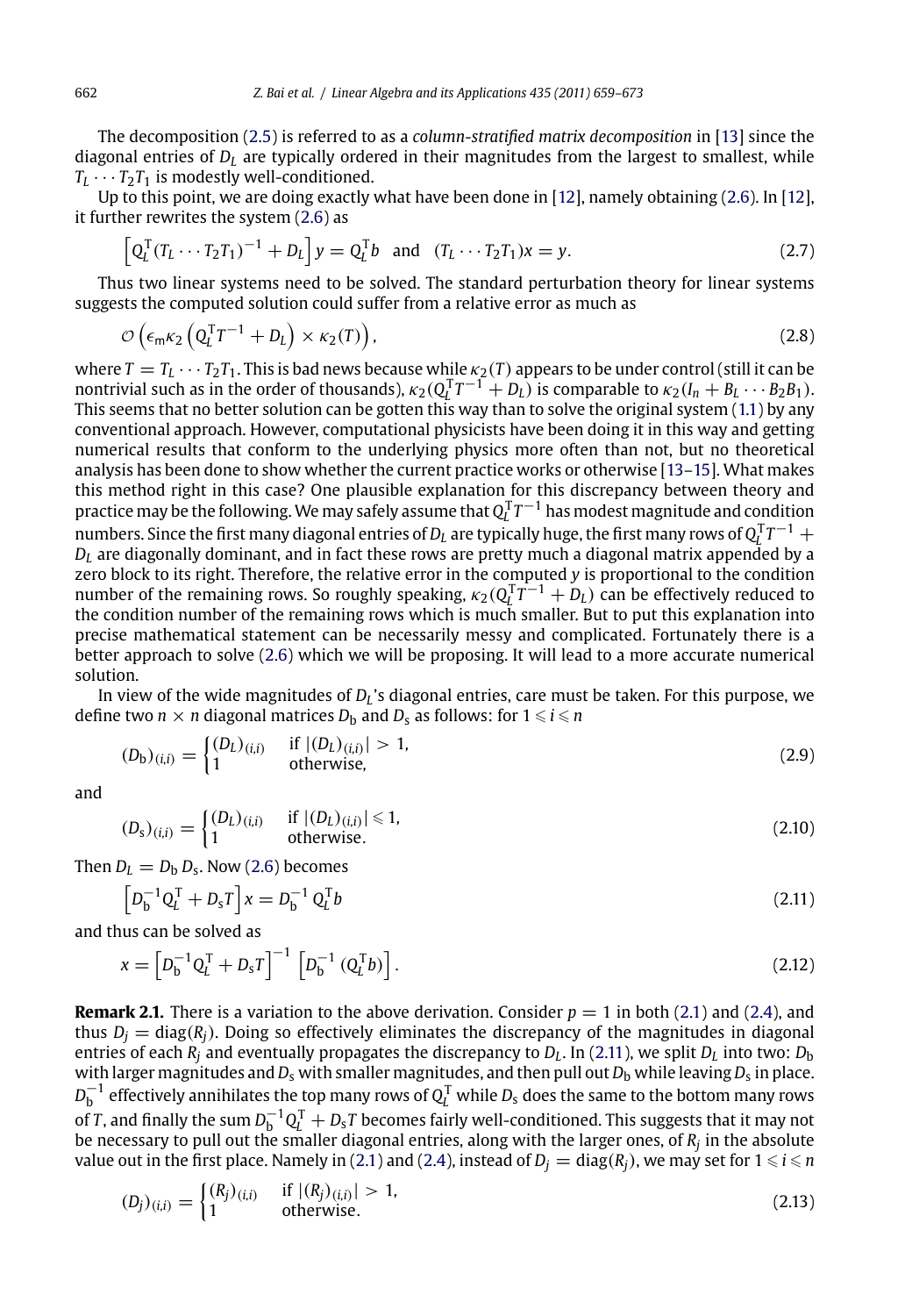<span id="page-4-0"></span>Then, we still have (2.6) in the same form, but instead o[f](#page-3-0) [\(2.11\), w](#page-3-0)e will just have

$$
\left[D_L^{-1}Q_L^{\mathrm{T}} + T\right]x = D_L^{-1}Q_L^{\mathrm{T}}b. \tag{2.14}
$$

We have compared the numerical solutions via solving (2.11) and (2.14), respectively, and found that for our tests, there is little difference in the conditioning of (2.11) and (2.14), but  $\prod_i ||T_i||$  grows much faster for with [\(2.1](#page-1-0)3) than with (2.1) and (2.4) for  $p = 1$  as the conditioning of the original system (1.1) gets worse. That makes solving (2.14) accurately potentially more difficult than solving (2.11).

In summary, the above transformation via QRD with column pivoting naturally lead to the following algorithm to solve the linear system (1.1). As we pointed out above, it is the same as the existing practice up to line 7. After that line, the existing practice goes as in (2.7) which can be less accurate than what comes out of lines 8–11 as we explained immediately following (2.7).

**Algorithm.** ASvQRD (Accurate Solution via QRD with column pivoting) Input: *B*1*, B*2*,* ... *, BL* and *b*. Output: Solution of (1.1)

- 1.  $Q_1R_1P_1 = B_1$  (QRD with column pivoting);
- 2.  $D_1 = \text{diag}(R_1)$ ,  $T_1 = D_1^{-1}R_1P_1$ ;
- 3. for *<sup>j</sup>* = <sup>2</sup>*,* <sup>3</sup>*,* ... *, L* do
- 4.  $C_j = (B_j Q_{j-1}) D_{j-1}$  (respect the parentheses);
- 5.  $\dot{Q}_i R_i P_j = \dot{C}_j$  (QRD with column pivoting);
- 6.  $D_j = \text{diag}(R_j)$ ,  $T_j = D_j^{-1} R_j P_j$ ; 7. enddo 8. Decompose  $D_L = D_b D_s$  as in (2.9) and (2.10); 9.  $T = T_L \cdots T_2 T_1;$
- 10.  $H = D_b^{-1} Q_L^T + D_s T;$
- 11. Solve  $Hx = D_b^{-1} (Q_L^T b)$  [for](#page-1-0) *x*.

**Remark 2.2.** In li[nes](#page-13-0) 2 a[n](#page-2-0)d 6,  $D_i$  is chosen [as](#page-2-0) in (2.1) and (2.4) with  $p = 1$ . But any other p, in particular 2 or∞, gives g[ood](#page-13-0) *Dj*, too. QRD with column pivoting in lines 1 and 5 can be implemented with Householder transformations. Our later analysis for line 11 assumes a backward stable solution. This can be done, for example, by a QRD (with/without column pivoting). In practice, often Gaussian elimination with partial pivoting suffices, although with no guarantee [5].

# *2.2. Via SVD by one-sided Jacobi method*

The part of transforming (1.1) into an equivalent one with a manageable condition number is very similar to what we have done in Section 2.1, except here we will use SVD computed by the one-sided Jacobi method [6–9]. Let

 $B_1 = U_1 \Sigma_1 V_1^T$  $\frac{1}{1}$ , (2.15)

be *B*1's SVD, where *U*<sup>1</sup> and *V*<sup>1</sup> are orthogonal, Σ<sup>1</sup> is diagonal. It is not necessary for *this* SVD to be computed by a one-sided Jacobi method, but rather any stable methods [5], e.g., the QR algorithm or the divide-and-conquer algorithm, will be sufficient.

For *<sup>j</sup>* from 2 to *<sup>L</sup>*, compute SVD of *BjUj*−<sup>1</sup>Σ*<sup>j</sup>*−<sup>1</sup> by the one-sided Jacobi method from the left to get

$$
(B_j U_{j-1}) \Sigma_{j-1} = U_j \Sigma_j V_j^{\mathrm{T}}.
$$
\n(2.16)

Here also the parentheses in  $(B_jU_{j-1})\Sigma_{j-1}$  must be respected. It follows from  $B_1 = U_1 \Sigma_1 V_1^T$  and (2.16) that SVD of  $B_L \cdots B_2 B_1$  is

$$
B_L \cdots B_2 B_1 = U_L \Sigma_L (V_1 V_2 \cdots V_L)^T,
$$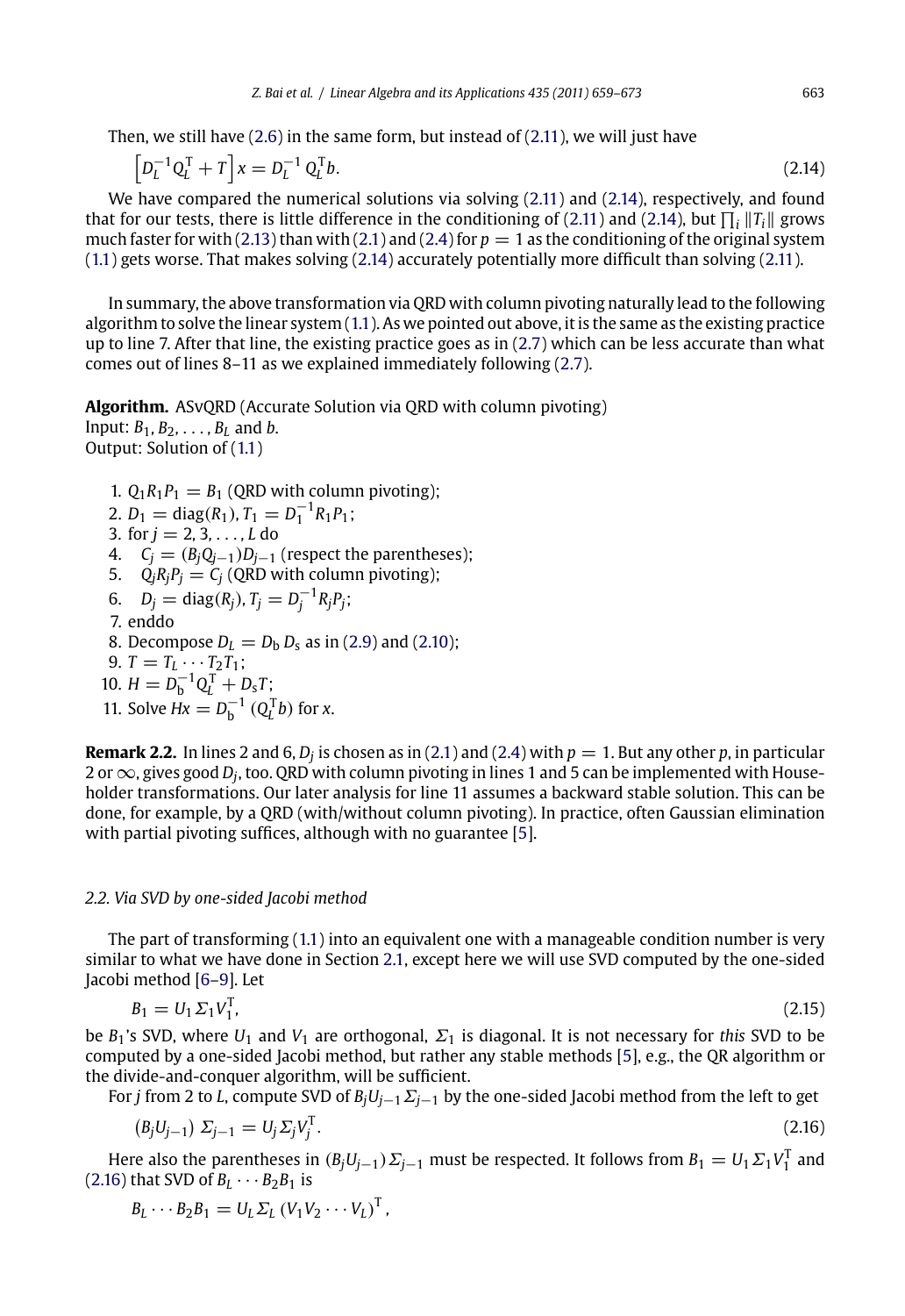and finally the linear system (1.1) is transformed into

$$
\[I_n + U_L \Sigma_L (V_1 V_2 \cdots V_L)^T\]x = b. \tag{2.17}
$$

For ill-conditioned system (1.1), the diagonal entries of  $\Sigma<sub>L</sub>$  have wide range of magnitudes, while  $(V_1V_2 \cdots V_L)^T$ , being orthogonal, is perfectly well-conditioned. This latter is the major advantage of using SVD over QRD, upon comparing (2.17) with (2.6).

We adopt the same strategy to solve (2.17) as we did for (2.6). Define two  $n \times n$  diagonal matrices  $\Sigma_{\rm b}$  and  $\Sigma_{\rm s}$  as follows: for  $1 \leqslant i \leqslant n$ 

$$
(\Sigma_{\mathbf{b}})_{(i,i)} = \begin{cases} (\Sigma_L)_{(i,i)} & \text{if } (\Sigma_L)_{(i,i)} > 1, \\ 1 & \text{otherwise,} \end{cases} \tag{2.18}
$$

and

$$
(\Sigma_{\mathsf{s}})_{(i,i)} = \begin{cases} (\Sigma_L)_{(i,i)} & \text{if } (\Sigma_L)_{(i,i)} \le 1, \\ 1 & \text{otherwise.} \end{cases} \tag{2.19}
$$

Then  $\Sigma_L = \Sigma_b \Sigma_s$ . Now (2.17) becomes

$$
\[ \Sigma_{\mathbf{b}}^{-1} U_L^{\mathrm{T}} + \Sigma_{\mathbf{s}} (V_1 V_2 \cdots V_L)^{\mathrm{T}} \] x = \Sigma_{\mathbf{b}}^{-1} U_L^{\mathrm{T}} b \tag{2.20}
$$

and thus can be solved as

$$
x = \left[\Sigma_b^{-1} U_L^{\mathrm{T}} + \Sigma_s (V_1 V_2 \cdots V_L)^{\mathrm{T}}\right]^{-1} \left[\Sigma_b^{-1} (U_L^{\mathrm{T}} b)\right].\tag{2.21}
$$

**Remark 2.3.** A remark similar to Remark 2.1 is applicable here. Namely, instead of (2.16), we do, for *j* from 2 to *L*,

$$
(B_j U_{j-1}) \Omega_{j-1} = U_j \Sigma_j V_j^{\mathrm{T}}, \tag{2.22}
$$

where  $\varOmega_j$  is diagonal and defined by for  $1$   $\leqslant$   $i$   $\leqslant$   $n$ 

$$
(\Omega_j)_{(i,i)} = \begin{cases} (\Sigma_j)_{(i,i)} & \text{if } (\Sigma_j)_{(i,i)} > 1, \\ 1 & \text{otherwise.} \end{cases} \tag{2.23}
$$

Finally, instead of (2.17) and (2.20), we will have

$$
\left[\Omega_L^{-1}U_L^{\mathrm{T}} + \Lambda_L V_L^{\mathrm{T}} \cdots \Lambda_2 V_2 \Lambda_1 V_1\right]x = \Omega_L^{-1} U_L^{\mathrm{T}}b,\tag{2.24}
$$

where  $\Lambda_j$  is diagonal and defined by for  $1 \leqslant i \leqslant n$ 

$$
(\Lambda_j)_{(i,i)} = \begin{cases} (\Sigma_j)_{(i,i)} & \text{if } (\Sigma_j)_{(i,i)} \leq 1, \\ 1 & \text{otherwise.} \end{cases}
$$

We have also compared the numerical solutions via solving (2.20) and (2.24), respectively, and found that the solutions were about equally good.

In summary, we have the following SVD-based method to solve the linear system (1.1).

- **Algorithm.** ASvSVD (Accurate Solution via SVD) Input: *B*1*, B*2*,* ... *, BL* and *b*. Output: Solution of (1.1)
	- 1.  $U_1 \Sigma_1 V_1^{\mathrm{T}} = B_1$  (SVD by any stable method); 2. for *<sup>j</sup>* = <sup>2</sup>*,* <sup>3</sup>*,* ... *, L* do 3.  $C_j = (B_j U_{j-1}) \sum_{j-1}$  (respect the parentheses); 4.  $U_j \Sigma_j V_j^T = C_j$  (SVD by one-sided Jacobi method); 5. enddo

<span id="page-5-0"></span>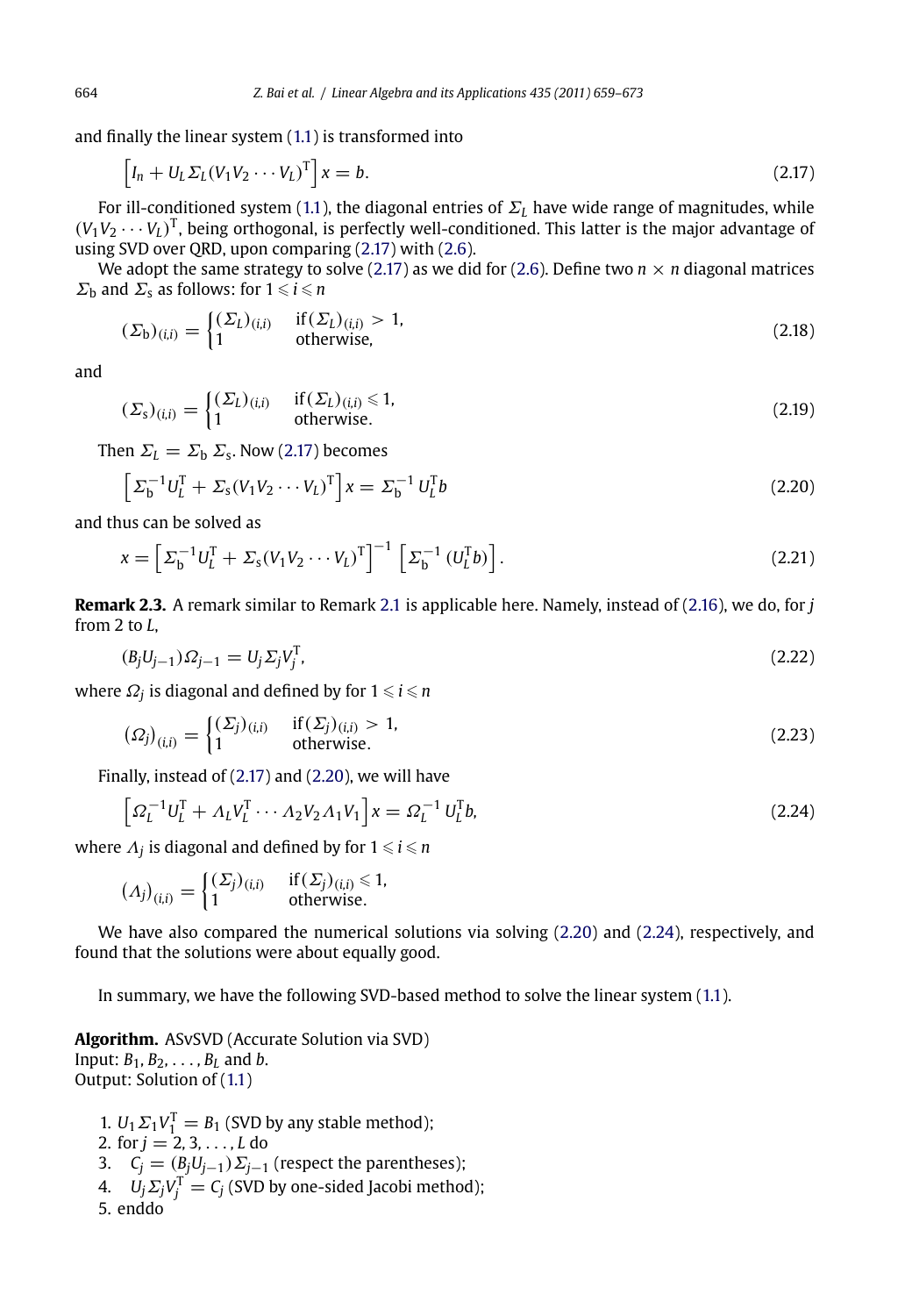<span id="page-6-0"></span>6. Decompose  $\Sigma_L = \Sigma_b \Sigma_s$  as in (2.18) an[d \(2](#page-13-0).19); 7.  $V = V_1 V_2 \cdots V_L$ ; 8.  $H = \Sigma_b^{-1} U_L^T + \Sigma_s V^T;$ 9. Solve  $Hx = \Sigma_{b}^{-1} (U_{L}^{T}b)$  for *x*.

**Remark 2.4.** SVD in line 1 can be computed by any backward stable method as we already pointed out. Typically SVD by one-sided Jacobi method for a dense matrix starts by computing its QR decomposition with (column) pivoting (or any rank-revealing QR decomposition) and then performs Jacobi iterations on the *R*-factor [8,9]. Any other general SVD method (possibly used in line 1 in ASvSVD) starts by bidiagonalizing the matrix and then computes SVD of the resulting bi[dia](#page-2-0)gonal matrix by, e.g., the QR, divide-and-conquer, or bisection algorithms [5]. Thus ASvSVD is expected to be much slower than AS[vQR](#page-1-0)D because the first phases in each of these mentioned SVD algorithms cost about as much as a QRD (with column pivoting). But the gain is a much more accurate method for (1.1) as our later examples will show.

Our later analysis for line 9 assumes a backward stable solution, similarly to what we remarked for Algorithm ASvQRD.

### **[3. E](#page-1-0)rror analysis**

In this section, we will show that the transformations in Section 2, if done in the IEEE floating arithmetic, will lead to transformed systems that have the same solutions as certain nearby systems of (1.1), and that the com[puted](#page-5-0) solutions of the transformed systems have small forward errors. This, however, is not the same as the usual notion of being backward stable, but a weaker statement. In view of this, we call any computed solution that is close to the exact solution of a nearby problem is a *weakly backward stable solution*, and any algorithm that computes such a solution is a *weakly backward stable algorithm*.

Assume the entries [in](#page-2-0)  $B_i$  and *b* are already stor[ed](#page-2-0) in t[he](#page-2-0) [IE](#page-2-0)EE float[ing](#page-4-0) [p](#page-4-0)oi[nt](#page-5-0) [for](#page-5-0)mat, and let  $\epsilon_m$  be the machine unit roundoff. In exact arithmetic, the linear system (2.6) is equivalent to the original system (1.1), i.e., both have the same solution. Computationally, we do not have (2.6) exactly. Instead, we have the following computed one by ASvQRD:

$$
[I_n + \widehat{Q}_L \widehat{D}_L (\widehat{T}_L \cdots \widehat{T}_2 \widehat{T}_1)] \widehat{x} = b. \tag{3.1}
$$

Likewise, we do not have (2.17) exactly but have the following computed one by ASvSVD:

$$
\left[I_n + \widehat{U}_L \widehat{\Sigma}_L (\widehat{V}_1 \widehat{V}_2 \cdots \widehat{V}_L)^T\right] \widehat{x} = b. \tag{3.2}
$$

[In](#page-2-0) the rest of the analysis in this section, we shall [adop](#page-1-0)t the following notation convention: denote their computed counterparts for those objects in  $(2.2)$ – $(2.6)$  and in  $(2.15)$ – $(2.17)$  by the same symbols with a hat, i.e., the computed *Q<sub>j</sub>* is *Q<sub>j</sub>*, with an exception that  $\hat{x}$  is the exact solution of (3.1) in the case<br>of ASyOPD, and the exact solution of (3.2) in the case of ASySVD, We will also use fl(, ) to denote of ASvQRD, and the exact solution of (3.2) in the case of ASvSVD. We will also use fl( $\cdot$ ) to denote the computed result of an expression whenever convenient.

Our analysis is intended to demonstrate only the order of error magnitudes, instead of precise error bounds. Doing so significantly simplifies the analysis, making it much easier to understand and yet suggestive as to how big the errors may be. In particular,  $X = \mathcal{O}(\alpha)$  means  $||X||_p \leq f(n)\alpha$  for some low degree polynomial of *n*, where *X* is either a vector or matrix. In view of this simplification, the choice of which norm becomes insignificant, and thus  $\|\cdot\|_2$  will be used throughout.

We begin by analyzing ASvQRD. The theorem below says that the computed counterpart (3.1) of (2.6) is equivalent to a structurally nearby system of (1.1).

**Theorem 3.1.** *The computed system* (*3.1*) *by lines 1–7 of* ASvQRD *is structurally backward stable*. *Specifically* (3.1) *is equivalent to*

$$
[I_n + (B_L + \Delta B_L) \cdots (B_2 + \Delta B_2)(B_1 + \Delta B_1)]\hat{x} = b,
$$
  
where  $\Delta B_j = \mathcal{O}(\epsilon_m ||B_j||_2)$  for  $1 \le j \le L$ . (3.3)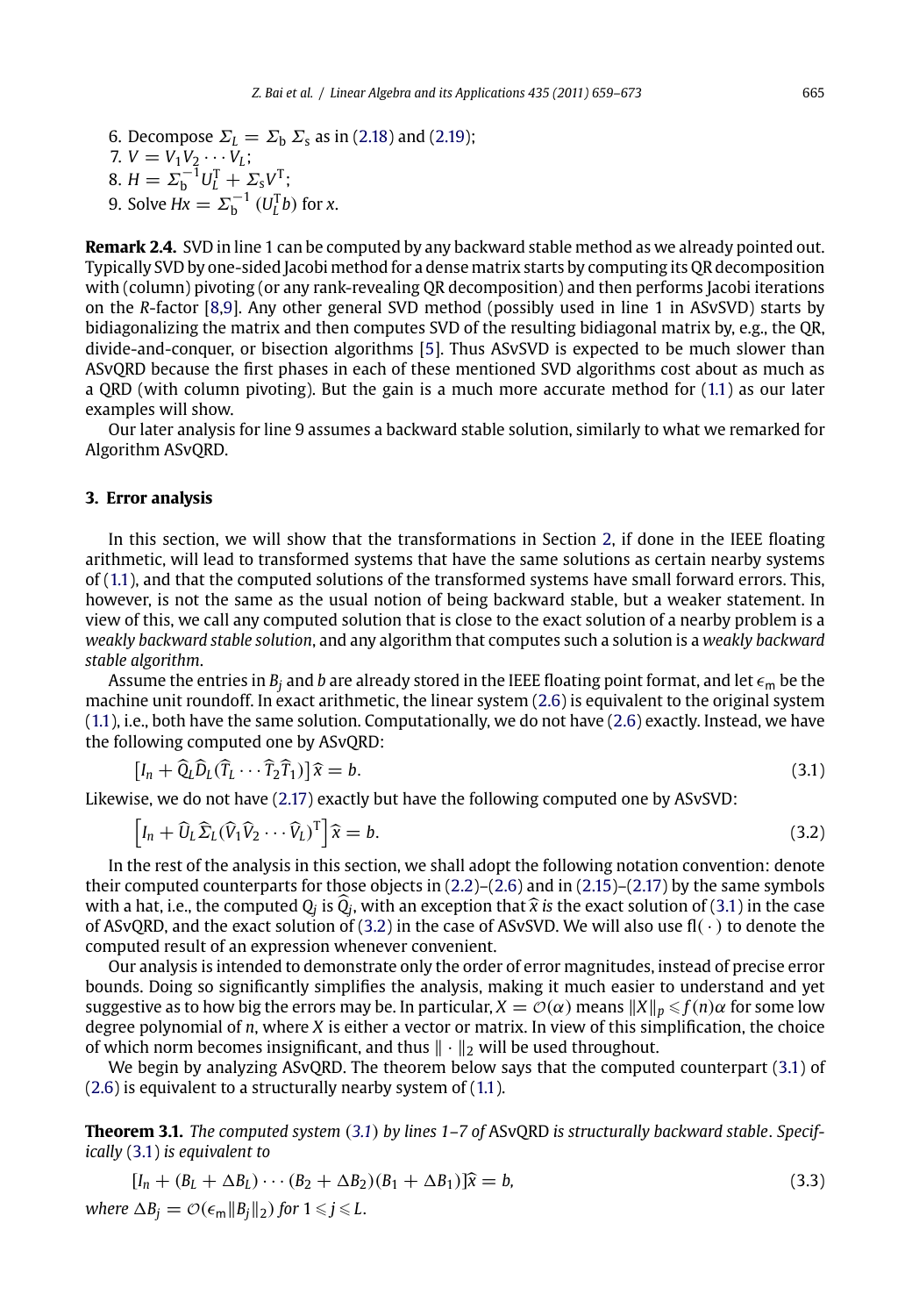**Proof.** It is known that for the QR decomposition (2.2) [11, pp. 360-361]

$$
\widehat{Q}_1 \widehat{R}_1 P_1 = B_1 + E_1,
$$
\nwhere  $\widehat{Q}_1 = Q_1 + \Delta Q_1$ ,  $\Delta Q_1 = \mathcal{O}(\epsilon_m)$  and  $(E_1)_{(:,i)} = \mathcal{O}(\epsilon_m || (B_1)_{(:,i)} ||_2)$ . Since\n
$$
\widehat{T}_1 = \mathbf{f} \left( (\widehat{D}_1)^{-1} \widehat{R}_1 P_1 \right) = \left[ (\widehat{D}_1)^{-1} \widehat{R}_1 + F_1 \right] P_1, \quad |F_1| \leq \epsilon_m |\widehat{D}_1|^{-1} |\widehat{R}_1|,\tag{3.4}
$$

we have

$$
\begin{aligned}\n\widehat{Q}_1 \widehat{D}_1 \widehat{T}_1 &= \widehat{Q}_1 \widehat{R}_1 P_1 + \widehat{Q}_1 \widehat{D}_1 F_1 P_1, \\
&= B_1 + E_1 + \widehat{Q}_1 \widehat{D}_1 F_1 P_1, \\
&\equiv B_1 + \Delta B_1,\n\end{aligned} \tag{3.5}
$$

where

$$
\Delta B_1 \stackrel{\text{def}}{=} E_1 + \widehat{Q}_1 \widehat{D}_1 F_1 P_1 = \mathcal{O} \left( \epsilon_m \| B_1 \|_2 \right). \tag{3.6}
$$

Now for the decomposition (2.3), we have similarly,  $\sim$  $\overline{a}$ 

$$
\begin{aligned}\n\widehat{\mathbf{Q}}_j \widehat{\mathbf{R}}_j P_j &= \mathbf{f} \left( \mathbf{f} \left( \mathbf{B}_j \widehat{\mathbf{Q}}_{j-1} \right) \widehat{\mathbf{D}}_{j-1} \right) + E_j, \\
&= \left[ \left( \mathbf{B}_j \widehat{\mathbf{Q}}_{j-1} + F_{j,1} \right) \widehat{\mathbf{D}}_{j-1} + F_{j,2} \right] + E_j, \\
\widehat{\mathbf{Q}}_j &= \mathbf{Q}_j + \Delta \mathbf{Q}_j,\n\end{aligned} \tag{3.7}
$$

where

$$
F_{j,1} = \mathcal{O}\left(\epsilon_m \|B_j\|_2\right),
$$
  
\n
$$
|F_{j,2}| \le \epsilon_m |B_j \hat{Q}_{j-1} + F_{j,1}| |\hat{D}_{j-1}|,
$$
  
\n
$$
\Delta Q_j = \mathcal{O}\left(\epsilon_m\right),
$$
  
\n
$$
(E_j)_{(:,i)} = \mathcal{O}\left(\epsilon_m \left\| \left[ (B_j \hat{Q}_{j-1} + F_{j,1}) \hat{D}_{j-1} + F_{j,2} \right]_{(:,i)} \right\|_2 \right).
$$

Since

$$
\widehat{T}_j = \mathbf{f} \left( (\widehat{D}_j)^{-1} \widehat{R}_j P_j \right) = \left[ (\widehat{D}_j)^{-1} \widehat{R}_j + F_{j,3} \right] P_j, \quad |F_{j,3}| \leq \epsilon_m |\widehat{D}_j|^{-1} |\widehat{R}_j|,\tag{3.9}
$$

we have

$$
\begin{aligned}\n\widehat{Q}_j \widehat{D}_j \widehat{T}_j &= \widehat{Q}_j \widehat{R}_j P_j + \widehat{Q}_j \widehat{D}_j F_{j,3} P_j, \\
&= \left[ (B_j \widehat{Q}_{j-1} + F_{j,1}) \widehat{D}_{j-1} + F_{j,2} \right] + E_j + \widehat{Q}_j \widehat{D}_j F_{j,3} P_j, \\
&\equiv (B_j + \Delta B_j) \widehat{Q}_{j-1} \widehat{D}_{j-1},\n\end{aligned} \tag{3.10}
$$

where

$$
\Delta B_j \widehat{Q}_{j-1} \equiv F_{j,1} + F_{j,2} \widehat{D}_{j-1}^{-1} + E_j \widehat{D}_{j-1}^{-1} + \widehat{Q}_j \widehat{D}_j F_{j,3} P_j \widehat{D}_{j-1}^{-1}.
$$
\n(3.11)

We claim that each of the four summands in the right-hand side of this equation is of  $\mathcal{O}(\epsilon_m \|B_j\|_2)$ . Consequently we have

$$
\Delta B_j = \mathcal{O}\left(\epsilon_m \|B_j\|_2\right) \tag{3.12}
$$

<sup>2</sup> Technically speaking, *Qj* in (3.8) is not the same as the one in (2.3). But rather it is the *Q*-factor in QRD with column pivoting for  $[(B_j\tilde{Q}_{j-1}+F_{j.1})\tilde{D}_{j-1}+F_{j.2}]$  in the exact arithmetic. This abuse of the notation  $Q_j$  will unlikely cause any problem in this analysis.<br>What we really need from (3.8) is the mere fact that  $\tilde{Q}_j$  is away fro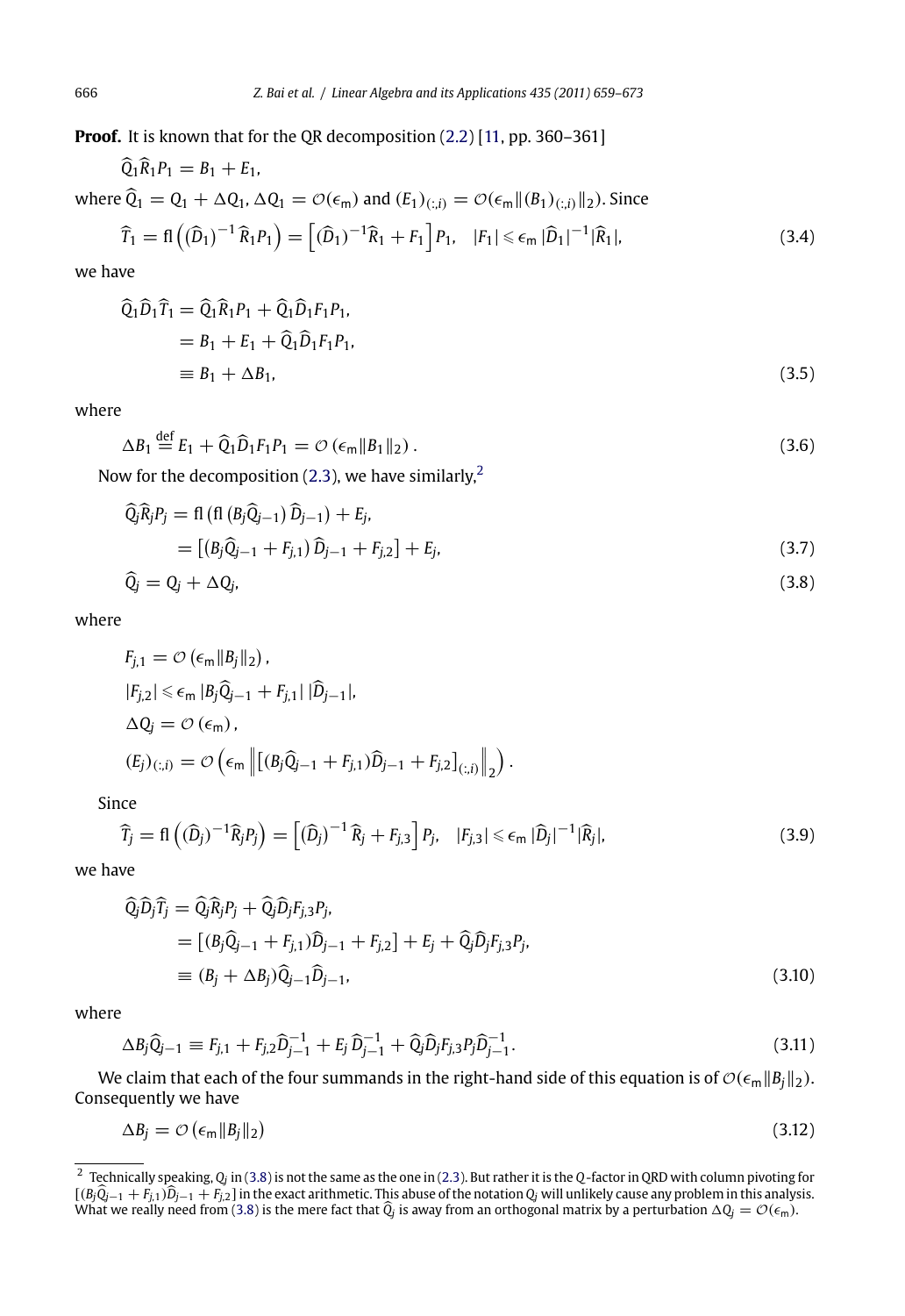<span id="page-8-0"></span>since *Q j*−<sup>1</sup> is orthogonal to the working precision.<sup>3</sup> We now look into the summands in the right-hand side of (3.11).  $F_{j,1} = \mathcal{O}(\epsilon_m ||B_j||_2)$  by (3.7) whose second equation says  $|F_{j,2}\hat{D}_{j-1}^{-1}| \leq \epsilon_m |B_j\hat{Q}_{j-1} + F_{j,1}|$ and therefore  $F_{j,2}\widehat{D}_{j-1}^{-1} = \mathcal{O}(\epsilon_m \|B_j\|_2)$  also. For the third summand, we have for  $1 \leq i \leq n$ ,

$$
\left(E_j \,\widehat{D}_{j-1}^{-1}\right)_{(:,i)} = \mathcal{O}\left(\epsilon_m \left\| \left(B_j \,\widehat{Q}_{j-1} + F_{j,1} + F_{j,2} \,\widehat{D}_{j-1}^{-1}\right]_{(:,i)} \right\|_2\right) = \mathcal{O}\left(\epsilon_m \|B_j\|_2\right)
$$

which leads to  $E_j \, \widehat{D}^{-1}_{j-1} = \mathcal{O}(\epsilon_m \|B_j\|_2).$  Finally for the fourth summand, we notice by (3.9) and (3.7) that

*,*

$$
\left| \widehat{D}_j F_{j,3} P_j \widehat{D}_{j-1}^{-1} \right| \le \epsilon_m \left| \widehat{R}_j P_j \widehat{D}_{j-1}^{-1} \right|,
$$
  

$$
\widehat{Q}_j \widehat{R}_j P_j \widehat{D}_{j-1}^{-1} = B_j \widehat{Q}_{j-1} + F_{j,1} + F_{j,2} \widehat{D}_{j-1}^{-1} + E_j \widehat{D}_{j-1}^{-1}.
$$

Therefore

$$
\begin{split}\n\widehat{Q}_{j}\widehat{D}_{j}F_{j,3}P_{j}\widehat{D}_{j-1}^{-1} &= \mathcal{O}\left(\left\|\widehat{D}_{j}F_{j,3}P_{j}\widehat{D}_{j-1}^{-1}\right\|_{2}\right), \\
&= \mathcal{O}\left(\epsilon_{m} \left\|\widehat{R}_{j}P_{j}\widehat{D}_{j-1}^{-1}\right\|_{2}\right), \\
&= \mathcal{O}\left(\epsilon_{m} \left\|\widehat{Q}_{j}\widehat{R}_{j}P_{j}\widehat{D}_{j-1}^{-1}\right\|_{2}\right), \\
&= \mathcal{O}\left(\epsilon_{m} \left\|B_{j}\widehat{Q}_{j-1} + F_{j,1} + F_{j,2}\widehat{D}_{j-1}^{-1} + E_{j}\widehat{D}_{j-1}^{-1}\right\|_{2}\right) \\
&= \mathcal{O}\left(\epsilon_{m} \|B_{j}\|_{2}\right),\n\end{split}
$$

as was to be shown. Thus (3.12) holds. It follows from (3.5) and (3.10) that

$$
(B_L + \Delta B_L) \cdots (B_1 + \Delta B_1) = (B_L + \Delta B_L) \cdots (B_2 + \Delta B_2) \hat{Q}_1 \hat{D}_1 \hat{T}_1,
$$
  
=  $(B_L + \Delta B_L) \cdots (B_3 + \Delta B_3) \hat{Q}_2 \hat{D}_2 \hat{T}_2 \hat{T}_1,$   
=  $\hat{Q}_L \hat{D}_L (\hat{T}_L \cdots \hat{T}_2 \hat{T}_1).$ 

This completes the proof.  $\square$ 

Our next theorem shows that the numerical solution to (3.1) by lines 8–11 of ASvQRD algorithm suffers from an error, relative to the exact solution  $\hat{x}$  of (3.1), approximately  $\mathcal{O}(\epsilon_m \kappa(H))$  modulo a factor typically of  $\mathcal{O}(1)$  in practice. This is done with the modest assumption that line 11 of ASvQRD is backward stable.

**Theorem 3.2.** *The computed solution*-*x of* (*3.1*) *by lines 8–11 of* ASvQRD *satisfies*

$$
\frac{\|\widetilde{x} - \widehat{x}\|_2}{\|\widehat{x}\|_2} = \mathcal{O}\left(\epsilon_m \kappa_2(\widehat{H}_{qr}) \left[ \frac{1 + \|\widehat{T}_L\|_2 \cdots \|\widehat{T}_2\|_2 \|\widehat{T}_1\|_2}{\|\widehat{H}_{qr}\|_2} + \frac{\|b\|_2}{\left\|\widehat{D}_b^{-1}[\widehat{Q}_L^{-1}b]\right\|_2} \right] \right),\tag{3.13}
$$

*assuming line 11 of* ASvQRD *is backward stable, where*

$$
\widehat{H}_{qr} = \widehat{D}_b^{-1} \widehat{Q}_t^T + \widehat{D}_s (\widehat{T}_L \cdots \widehat{T}_2 \widehat{T}_1). \tag{3.14}
$$

**Proof.** The exact solution  $\hat{x}$  satisfies, upon substituting  $\hat{D}_L = \hat{D}_b \hat{D}_s$ ,

$$
\left[\widehat{D}_{\mathsf{b}}^{-1}\widehat{Q}_{\mathsf{L}}^{-1} + \widehat{D}_{\mathsf{S}}(\widehat{T}_{\mathsf{L}}\cdots\widehat{T}_{2}\widehat{T}_{1})\right]\widehat{x} = \widehat{D}_{\mathsf{b}}^{-1}[\widehat{Q}_{\mathsf{L}}^{-1}b].\tag{3.15}
$$

The computed solution  $\widetilde{x}$  is obtained through solving

<sup>&</sup>lt;sup>3</sup> By that *X* is orthogonal to the working precision, we mean that  $X + \Delta X$  is orthogonal for some  $\Delta X = \mathcal{O}(\epsilon_m)$ .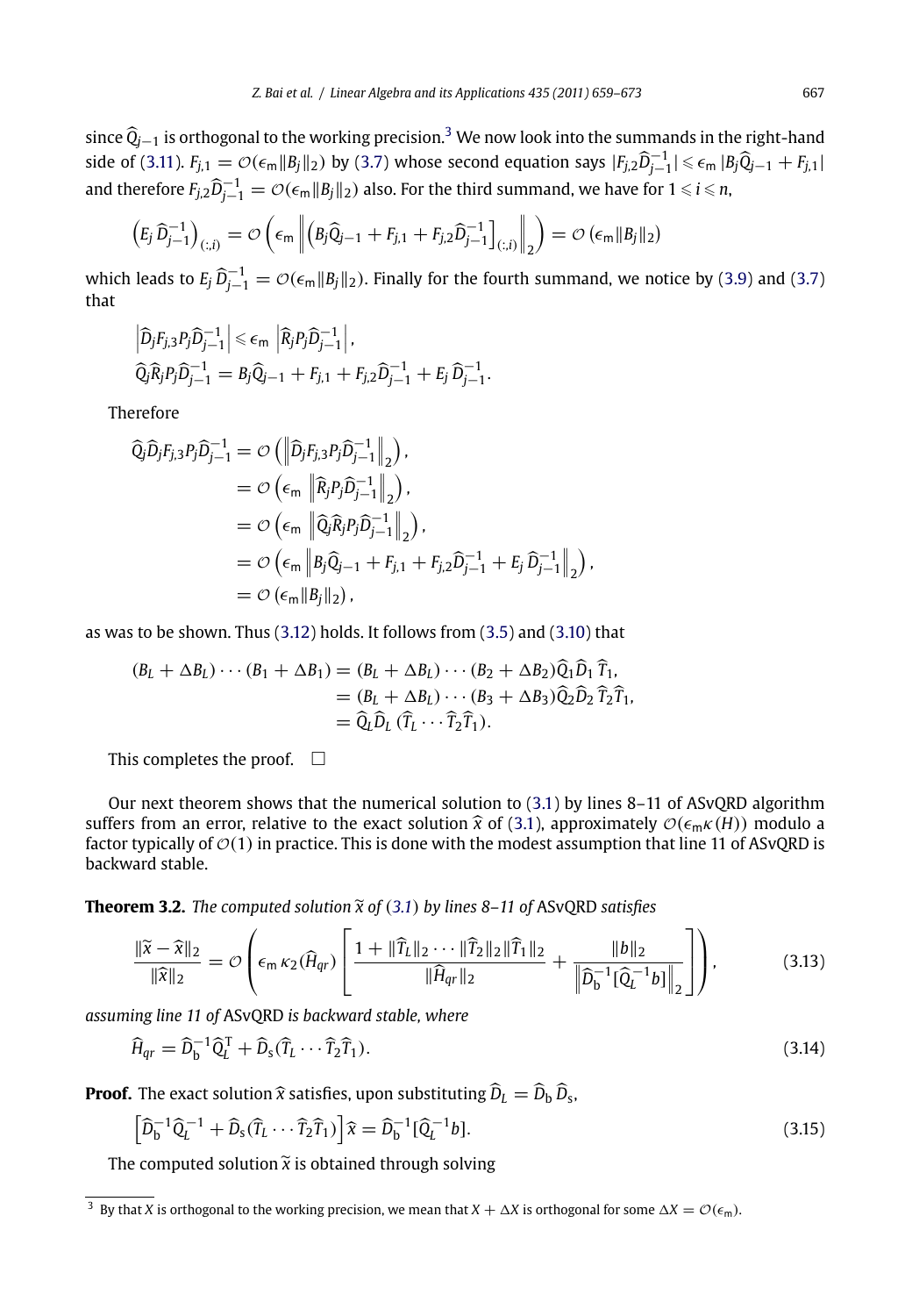$$
\widetilde{H}y = \mathbf{f} \left( \widehat{D}_{b}^{-1} \left( \widehat{Q}_{L}^{T} b \right) \right), \text{ where } \widetilde{H} = \mathbf{f} \left( \widehat{D}_{b}^{-1} \widehat{Q}_{L}^{T} + \widehat{D}_{s} \left( \widehat{T}_{L} \cdots \widehat{T}_{2} \widehat{T}_{1} \right) \right). \tag{3.16}
$$

It can be seen that $4$ 

$$
\begin{aligned} \mathbf{f}(\widehat{D}_{\mathbf{b}}^{-1}(\widehat{Q}_{\mathbf{b}}^{T}\mathbf{b})) &= \widehat{D}_{\mathbf{b}}^{-1}(\widehat{Q}_{\mathbf{a}}^{-1}\mathbf{b} + f_{1}) + f_{2} \\ &= \widehat{D}_{\mathbf{b}}^{-1}[\widehat{Q}_{\mathbf{b}}^{-1}\mathbf{b}] + f, \\ \widetilde{H} &= \left(\widehat{D}_{\mathbf{b}}^{-1}\widehat{Q}_{\mathbf{b}}^{-1} + F_{1}\right) + [\widehat{D}_{\mathbf{s}}(\widehat{T}_{\mathbf{b}}\cdots\widehat{T}_{2}\widehat{T}_{1}) + F_{2}] + F_{3} \\ &= \left[\widehat{D}_{\mathbf{b}}^{-1}\widehat{Q}_{\mathbf{b}}^{-1} + \widehat{D}_{\mathbf{s}}(\widehat{T}_{\mathbf{b}}\cdots\widehat{T}_{2}\widehat{T}_{1})\right] + F, \end{aligned}
$$

where<sup>5</sup>

$$
f_1 = \mathcal{O} (\epsilon_m \|b\|_2),
$$
  
\n
$$
|f_2| \leq \epsilon_m |D_b^{-1}| |\widehat{Q}_L^{-1}b + f_1| \leq \epsilon_m |\widehat{Q}_L^{-1}b + f_1|,
$$
  
\n
$$
f = \widehat{D}_b^{-1} f_1 + f_2 = \mathcal{O} (\epsilon_m \|b\|_2),
$$
  
\n
$$
F_1 = \mathcal{O} (\epsilon_m),
$$
  
\n
$$
F_2 = \mathcal{O} (\epsilon_m \| \widehat{T}_L \|_2 \cdots \| \widehat{T}_2 \|_2 \| \widehat{T}_1 \|_1),
$$
  
\n
$$
F_3 = \mathcal{O} (\epsilon_m \max \{ 1, \| \widehat{D}_s (\widehat{T}_L \cdots \widehat{T}_2 \widehat{T}_1) \|_2 \}),
$$
  
\n
$$
F = F_1 + F_2 + F_3
$$
  
\n
$$
= \mathcal{O} (\epsilon_m (1 + \| \widehat{T}_L \|_2 \cdots \| \widehat{T}_2 \|_2 \| \widehat{T}_1 \|_2)).
$$
\n(3.18)

Therefore the exact s[olut](#page-2-0)ion  $\hat{x}$  of (3.15) and the exact solution *y* of (3.16) satisfy [5, p. 32]

$$
\frac{\|y-\widehat{x}\|_2}{\|y\|_2} = \mathcal{O}\left(\epsilon_m \kappa_2(\widehat{H}_{qr}) \left[ \frac{1 + \|\widehat{T}_L\|_2 \cdots \|\widehat{T}_2\|_2 \|\widehat{T}_1\|_2}{\|\widehat{H}_{qr}\|_2} + \frac{\|b\|_2}{\|\widehat{D}_b^{-1}[\widehat{Q}_L^{-1}b]\|_2} \right] \right). \tag{3.19}
$$

Since it is assumed that the computed solution  $\widetilde{x}$  of (3.16) is backward stable, we have

$$
\frac{\|\tilde{x} - y\|_2}{\|y\|_2} = \mathcal{O}\left(\epsilon_m \kappa(\hat{H}_{qr})\right). \tag{3.20}
$$

Finally (3.13) is a consequence of (3.19) and (3.20), upon noticing that  $||y||_2 \approx ||\hat{x}||_2$  by (3.19).  $\Box$ 

**Remark 3.1.** In Section 2.1, we mentioned two purposes of picking of  $D_i$ , i.e., to make  $T_i$  wellconditioned and to make  $||T_j||_2$  near 1, that dictate the choices of  $D_1$  and  $D_j$  as in (2.1) and (2.4). We now see why. Making  $||T_j||_2$  nearly 1 is to make sure that the ratio

$$
\frac{1 + \|\widehat{T}_L\|_2 \cdots \|\widehat{T}_2\|_2 \|\widehat{T}_1\|_2}{\|\widehat{H}_{qr}\|_2}
$$

in the right-hand side of (3.13) does not grow out of control. It also keeps the two summands in *H scqr* to have similar magnitudes and potentially removes any ill-conditionedness in *H qr*, otherwise due to potentially large differences between their magnitudes. To explain why *Tj* should be made well- $\tilde{C}_{\rm tot}^{\rm T}$  conditioned, we notice that the top many rows of  $\widehat{D}_{\rm b}^{-1}\widehat{Q}_{\rm L}^{\rm T}$  and the bottom many rows of  $\widehat{D}_{\rm s}(\widehat{T}_{\rm L}\cdots\widehat{T}_{\rm 2}\widehat{T}_{\rm 1})$ are very much negligible because of the behavior of the magnitudes of the entries in  $\widehat{D}_\text{b}^{-1}$  and  $\widehat{D}_\text{s}$ . Thus

<sup>&</sup>lt;sup>4</sup> Both  $f_1$  and  $F_1$  contain the rounding errors from floating point arithmetic operations and the  $\mathcal{O}(\epsilon_m)$  error from replacing  $\widehat{Q}_l^T$ by  $\widehat{Q}_L^{-1}$ .

<sup>&</sup>lt;sup>5</sup> In contributing to *f*, part of *f*<sub>1</sub> is considerably offset by the first many diagonal entries of  $\widehat{D}_b^{-1}$  with extremely tiny magnitudes. This is often the case even for modest well-conditioned  $B_j$  and modest  $L$  such as  $\kappa_2(B_j)\geqslant 100$  and  $L\geqslant 8.$  But since  $f_1$  is unknown, it is very difficult to incorporate such an observation into the error estimate. In general, the estimate for *F*<sub>2</sub> in (3.17) is attainable, but often in practice it may be more like  $\mathcal{O}(\epsilon_m \|\widehat{D}_s(\widehat{T}_L \cdots \widehat{T}_2 \widehat{T}_1)\|_2)$ .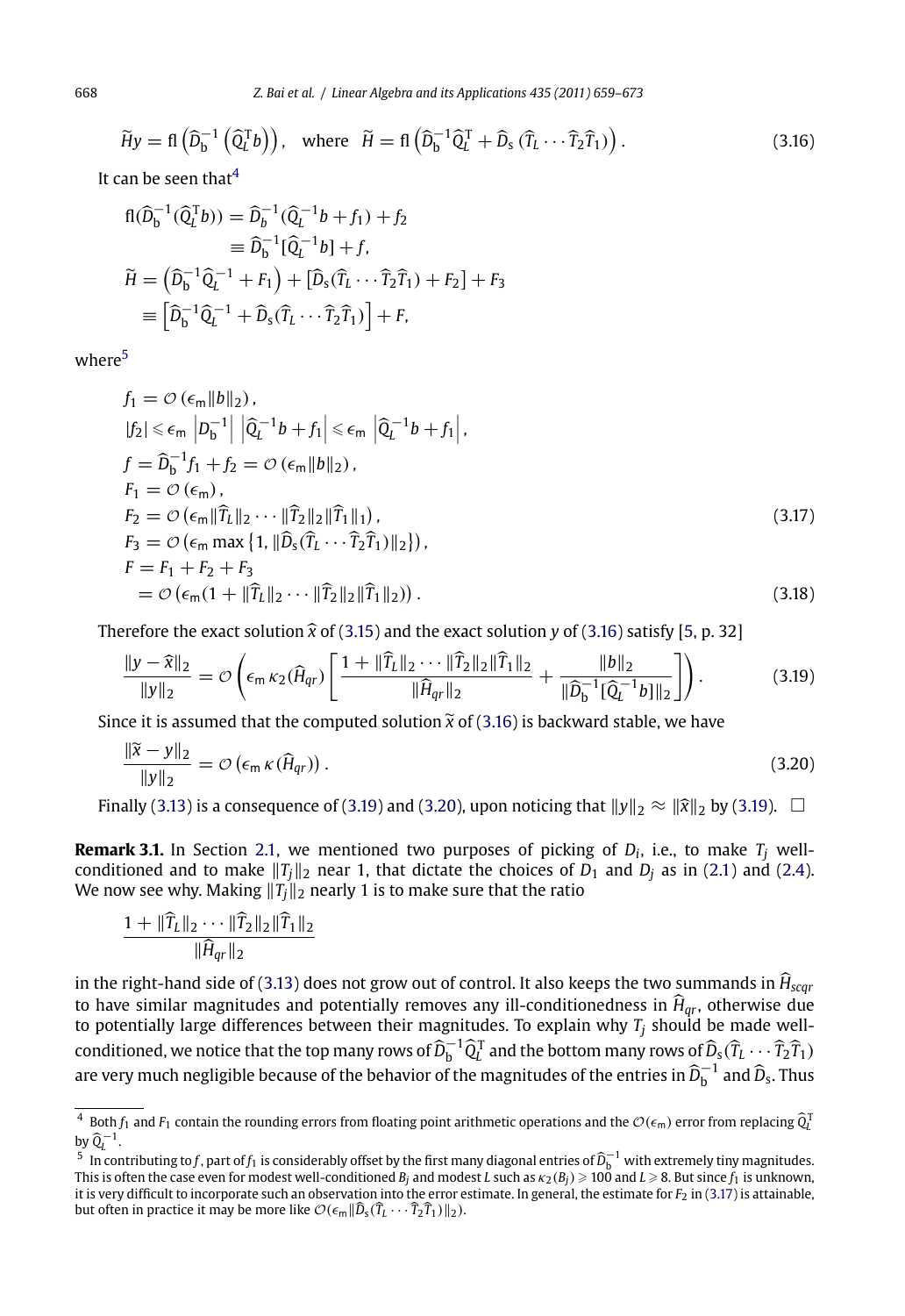<span id="page-10-0"></span>roughly speaking the top many rows of  $H_{qr}$  are pretty much those of  $T_L \cdots T_2 T_1$ , and thus for  $H_{qr}$  to be well-conditioned, it is necessary that the top many rows  $T_L \cdots T_2 T_1$  must be well-conditioned. To make sure of that, one thing we can do is to make s[ure al](#page-4-0)l *[Tj](#page-13-0)* well-conditioned.

We now analyze Algorithm ASvSVD. The technicality is very much similar.

**Theorem 3.3.** *The computed* (*3.2*) *by lines 1–5 of* ASvSVD *i[s stru](#page-13-0)cturally backward stable. Specifically* (*3.2*) *is equivalent to some*

$$
[I_n + (B_L + \Delta B_L) \cdots (B_2 + \Delta B_2)(B_1 + \Delta B_1)]\hat{x} = b,\tag{3.21}
$$

where  $\Delta B_j = \mathcal{O}(\epsilon_m \|B_j\|_2)$  for  $1 \leq j \leq L$ .

**Proof.** It is well-known that for the decomposition  $(2.15)$  [5]

$$
\widehat{U}_1 \widehat{\Sigma}_1 \widehat{V}_1^{\mathrm{T}} = B_1 + \Delta B_1,\tag{3.22}
$$

where  $\Delta B_1 = \mathcal{O}(\epsilon_m \|B_1\|_2)$ ,  $\hat{U}_1$  and  $\hat{V}_1$  are orthogonal to the working precision. For the SVD (2.16) by the one-sided Jacobi method on fl $((B_j \hat{U}_{j-1})\hat{\Sigma}_{j-1})$ , we have [7–9]

$$
fl((B_j\hat{U}_{j-1})\hat{\Sigma}_{j-1}) = (B_j\hat{U}_{j-1} + F_{j,1})\hat{\Sigma}_{j-1} + F_{j,2},
$$
  
\n
$$
\hat{U}_j\hat{\Sigma}_j\hat{V}_j^T = fl((B_j\hat{U}_{j-1})\hat{\Sigma}_{j-1}) + F_{j,3},
$$
  
\n
$$
- \left[ (B_j\hat{U}_{j-1})\hat{\Sigma}_{j-1} + F_{j,3} \hat{\Sigma}_{j-1} + F_{j,1} \right] + F_{j,3}.
$$
\n(3.23)

$$
= [(B_j \hat{U}_{j-1} + F_{j,1}) \hat{\Sigma}_{j-1} + F_{j,2}] + F_{j,3},
$$
  
\n
$$
\equiv (B_j + \Delta B_j) \hat{U}_{j-1} \hat{\Sigma}_{j-1},
$$
\n(3.24)

where *U <sup>j</sup>* and *Vj* are orthogonal to the working precision, and

$$
F_{j,1} = \mathcal{O}(\epsilon_m || B_j ||_2),
$$
  
\n
$$
|F_{j,2}| \le \epsilon_m | B_j \hat{U}_{j-1} + F_{j,1} | \hat{\Sigma}_{j-1},
$$
  
\n
$$
||(F_{j,3})_{(:,i)}||_2 = \mathcal{O}(\epsilon_m ||[(B_j \hat{U}_{j-1} + F_{j,1}) \hat{\Sigma}_{j-1} + F_{j,2}]_{(:,i)}||_2),
$$
  
\n
$$
\Delta B_j \equiv F_{j,1} \hat{U}_{j-1}^{-1} + (F_{j,2} + F_{j,3}) \hat{\Sigma}_{j-1}^{-1} \hat{U}_{j-1}^{-1}
$$
  
\n
$$
= \mathcal{O}(\epsilon_m || B_j ||_2).
$$
\n(3.25)

It follows from (3.22) and (3.25) that

$$
(B_L + \Delta B_L) \cdots (B_1 + \Delta B_1) = (B_L + \Delta B_L) \cdots (B_2 + \Delta B_2) \widehat{U}_1 \widehat{\Sigma}_1 \widehat{V}_1^T,
$$
  
= 
$$
(B_L + \Delta B_L) \cdots (B_3 + \Delta B_3) \widehat{U}_2 \widehat{\Sigma}_2 \widehat{V}_2^T \widehat{V}_1^T,
$$
  
= 
$$
\widehat{U}_L \widehat{\Sigma}_L (\widehat{V}_1 \widehat{V}_2 \cdots \widehat{V}_L)^T.
$$

This completes the proof.  $\square$ 

**Theorem 3.4.** *The computed solution*-*x of* (*3.2*) *by lines 6–9 of* ASvSVD *satisfies*

$$
\frac{\|\widetilde{x} - \widehat{x}\|_2}{\|\widehat{x}\|_2} = \mathcal{O}\left(\epsilon_m \kappa_2 (\widehat{H}_{svd}) \left[\frac{1}{\|\widehat{H}_{svd}\|_2} + \frac{\|b\|_2}{\|\widehat{\Sigma}_{b}^{-1}[\widehat{U}_{L}^{-1}b]\|_2}\right]\right),\tag{3.26}
$$

*assuming that line 9 of* ASvSVD *is backward stable, where*

$$
\widehat{H}_{svd} = \widehat{\Sigma}_{\mathsf{b}}^{-1} \widehat{U}^{\mathsf{T}} + \widehat{\Sigma}_{\mathsf{s}} (\widehat{V}_1 \widehat{V}_2 \cdots \widehat{V}_L)^{\mathsf{T}}.
$$
\n(3.27)

**Proof.** It is similar to the proof of Theorem 3.2.  $\Box$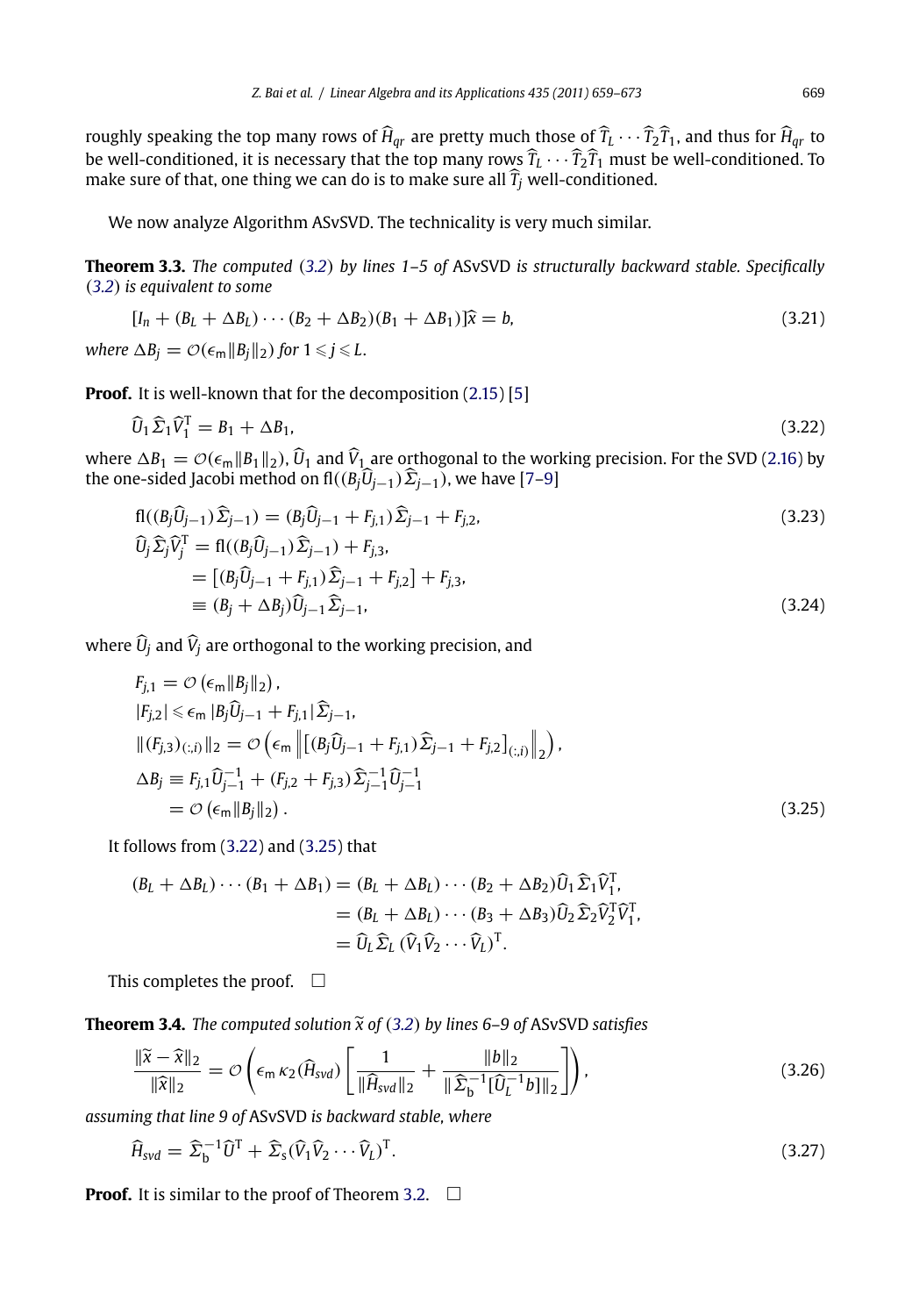Theorems 3.1 and 3.3 guarantee that the transformed linear systems via QRD and SVD at the intermediate step of ASvQRD and ASvSVD in the floating point environment are equivalent t[o so](#page-2-0)me nearby linear syste[ms](#page-6-0) of the original one, an[d ne](#page-1-0)ither one of the nearby systems is more accurate than the other as far as the sizes of the backward errors ar[e co](#page-13-0)[ncerne](#page-14-0)d. However, when taking Theorems 3.2 and 3.4 into consideration, the computed solutions by ASvSVD are expected to be closer to their nearby systems than the ones by ASvQRD. This is especially so when  $\|\tilde{T}_L\|_2 \cdots \|\tilde{T}_2\|_2 \|\tilde{T}_1\|_2$  is much larger than 1. But the extra accuracy is achieved at additional cost since the SVD by the one-sided Jacobi method is more expensive than the QRD (see Remark 2.4).

Theorems 3.1 to 3.4 together prove that both ASvQRD and ASvSVD are weakly backward stable.

#### **4. Numerical examples**

In this section, we present numerical results for the two methods presented in Section 2 and analyzed in Section 3. All our test problems (1.1) are drawn from the quantum Monte Carlo simulation of the Hubbard model in condensed-matter physics [1–3,13,15]. Specifically, for *<sup>i</sup>* = <sup>1</sup>*,* <sup>2</sup>*,* ... *, L*, the  $n \times n$  matrix  $B_i = e^{(\Delta \tau)K} e^{\Gamma_i}$ , *K* is the so-called *hopping matrix*. It is an adjacency matrix of the  $m \times m$ square lattice, i.e.,  $K = K_1 \otimes I_m + I_m \otimes K_1$ ,

| $K_1$<br>$\equiv$ |  |  |   |
|-------------------|--|--|---|
|                   |  |  |   |
|                   |  |  | በ |

*n* =  $m^2$ .  $\Delta \tau$  is the [time](#page-10-0) discretization parameter. [The p](#page-8-0)roduct  $\beta = (\Delta \tau) L$  $\beta = (\Delta \tau) L$  $\beta = (\Delta \tau) L$  is the inverse templates.  $\Gamma_i$  is a diagon[al](#page-8-0) [m](#page-8-0)atrix of random diagonal elements  $\lambda$  or  $-\lambda$  of equal probability, where  $\lambda =$  $cosh^{-1}(e^{\lambda(\Delta \tau)/2})$ , and  $\lambda$  is a potential energy parameter for local repulsion between electrons. Two crucial parameters are  $\beta$  and  $\mathcal{U}$ , which dictate the conditioning of  $B_i$ ; the larger  $\beta$  and/or  $\mathcal{U}$  are, the worse the conditioning of  $B_j$  is and consequently the worse-conditioning of (1.1) becomes. Note that there are certain randomness in generating *Bj*, too. The right-hand side *b* is simply taken to be a random vector with entries chosen from a normal distributions with mean zero and variance one.

Both methods are tested for differ[ent pa](#page-10-0)rameter val[ues o](#page-10-0)f the linear systems (1.1). Let us examine a typical set of numerical results in detail. Consider  $n = 16 \times 16 = 256$  and  $L = 16$  and various  $\beta$ and  $U$ . Fig. 4.1 plots the absolute values of the diagonal entries of  $D<sub>L</sub>$  as the results of ASvQRD and the diagonal entries of Σ*<sup>L</sup>* as the results of ASvSVD. Tables 4.1 and 4.2 display quantities needed by Theorems 3.2 and 3.4. The relative error bound (3.13) in Theorem 3.2 is given by

$$
\epsilon_{qr} = \epsilon_{m} \kappa_2(\widehat{H}_{qr})(\alpha_1 + \alpha_2),
$$

where

$$
\alpha_1 = \frac{1 + \|\widehat{T}_L\|_2 \cdots \|\widehat{T}_2\|_2 \|\widehat{T}_1\|_2}{\|\widehat{H}_{qr}\|_2}, \quad \alpha_2 = \frac{\|b\|_2}{\|\widehat{D}_b^{-1}[\widehat{Q}_L^{\top}b]\|_2}.
$$

Similarly, the relative error bound (3.26) [in](#page-12-0) [T](#page-12-0)heorem 3.4 is given by

$$
\epsilon_{\text{svd}} = \epsilon_{\text{m}} \kappa_2(\widehat{H}_{\text{svd}})(\alpha_3 + \alpha_4),
$$

where

$$
\alpha_3 = \frac{1}{\|\widehat{H}_{svd}\|_2}, \quad \alpha_4 = \frac{\|b\|_2}{\|\widehat{\Sigma}_{\rm b}^{-1}[\widehat{U}_{\rm L}^{\rm T}b]\|_2}.
$$

These sets of tests lead us to draw the following observations:

1. The diagonal entries of  $D_L$  and  $\Sigma_L$  modestly vary in magnitudes for small  $\beta$  and  $\mathcal{U}$ , but wildly as  $β$  and *U* get larger and larger (see Fig. 4.1). Since roughly  $κ_2(I_n + B_L \cdots B_2 B_1)$  is comparable to

<span id="page-11-0"></span>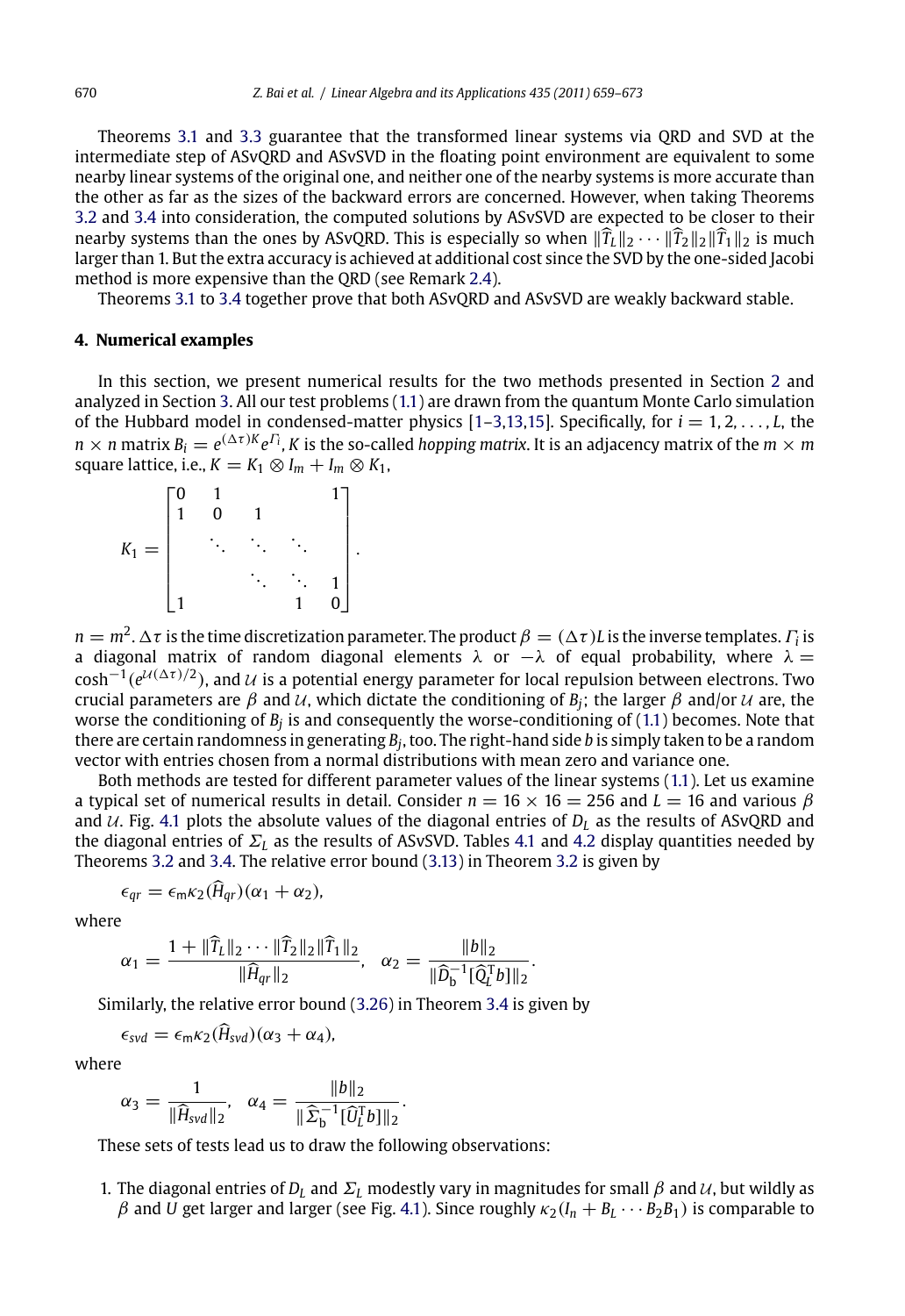

<span id="page-12-0"></span>

**Fig. 4.1.** *Left:* The absolute values of the diagonal entries of *DL* by ASvQRD. *Right:* The diagonal entries of Σ*<sup>L</sup>* by ASvSVD.

| Table 4.1                                                                                                     |  |  |
|---------------------------------------------------------------------------------------------------------------|--|--|
| Results by ASvQRD for various $\beta$ and $\mathcal{U}, d = \ \widehat{D}_{b}^{-1}[\widehat{Q}^{T}b]\ _{2}$ . |  |  |
|                                                                                                               |  |  |

| $(\beta, \mathcal{U})$ | $\kappa_2(H_{ar})$ | $\ \tilde{H}_{qr}\ _2$ | $\prod_i \ \widehat{T}_i\ _2$ | d          | $\alpha_1$ | $\alpha_2$ | $\epsilon_{qr}$ |
|------------------------|--------------------|------------------------|-------------------------------|------------|------------|------------|-----------------|
| (1,1)                  | $1.6e + 1$         | $6.5e+0$               | $3.0e + 1$                    | $1.1e+1$   | $4.5e+0$   | 1.4        | $2.1e - 14$     |
| (3,3)                  | $1.5e + 2$         | $1.2e + 1$             | $9.2e + 2$                    | $9.8e + 0$ | $7.9e + 1$ | 1.6        | $2.8e - 12$     |
| (4,3)                  | $3.5e + 2$         | $1.4e + 1$             | $1.1e + 3$                    | $1.1e+1$   | $7.9e + 1$ | 1.5        | $6.4e - 12$     |
| (3,4)                  | $2.6e + 2$         | $1.3e + 1$             | $1.3e + 3$                    | $1.0e + 1$ | $1.0e + 2$ | 1.5        | $6.1e - 12$     |
| (4,5)                  | $2.0e + 3$         | $1.7e+1$               | $6.1e + 3$                    | $1.1e+1$   | $3.6e + 2$ | 1.4        | $1.6e - 10$     |
| (5,6)                  | $2.2e + 3$         | $1.2e + 1$             | $1.0e + 4$                    | $1.1e+1$   | $8.7e + 2$ | 1.5        | $4.2e - 10$     |
| (6,6)                  | $1.7e+4$           | $1.8e + 1$             | $1.8e + 4$                    | $1.1e+1$   | $9.8e + 2$ | 1.5        | $3.8e - 09$     |
| (10,6)                 | $7.9e + 5$         | $1.8e + 1$             | $4.7e+4$                      | $9.8e + 0$ | $2.6e + 3$ | 1.6        | $4.5e - 07$     |
| (15,6)                 | $1.0e + 5$         | $2.0e+1$               | $4.1e+4$                      | $9.6e + 0$ | $2.0e + 3$ | 1.6        | $4.5e - 08$     |
| (20, 8)                | $7.4e + 5$         | $1.7e + 1$             | $7.6e + 4$                    | $1.0e + 1$ | $4.5e + 3$ | 1.5        | $7.4e - 07$     |

 $|(D_L)_{(1,1)}|$  and  $(\Sigma_L)_{(1,1)}$ , it grows rapidly with  $\beta$  and  $\mathcal U$ . For the listed parameter pairs  $(\beta, \mathcal U)$ , it is unlikely for the conventional approach of forming  $I_n + B_L \cdots B_2 B_1$  explicitly before solving (1.1) to produce meaningful numerical solutions for  $\beta$ ,  $\mathcal{U} \ge 6$ . On the other hand,  $\kappa_2(\widehat{H}_{qr})$  and  $\kappa_2(\widehat{H}_{svd})$ grow fairly slowly with respect to  $\beta$  and  $\mathcal{U}$ , relative to the growth of  $\kappa_2(I_n + B_l \cdots B_2 B_1)$ .

- 2. According to Table 4.1 and Theorem 3.2, the numerical solutions by ASvQRD have have roughly 8 up to 14 significant deci[mal d](#page-8-0)igit[s cor](#page-10-0)rect, comparing to the solutions of nearby systems of (1.1). 3. According to Table 4.2 and Theorem 3.4, the numerical sol[ution](#page-1-0)s by ASvSVD have roughly 12 up
- to 15 significant decimal digits correct, comparing to the solutions of nearby systems of (1.1).
- 4. Using the SVD-based algorithm ASvSVD producesmore accurate solutions than by the QRD-based algorithm ASvQRD. The difference stems primarily from  $\alpha_1$  which has  $\prod_i ||\widehat{T}_i||_2$  in its numerator and  $\alpha_3$  whose numerator is always 1.  $\prod_i \|\widehat{T}_i\|_2$  grows initially with  $\beta$  and  $\mathcal U$ , but quickly settle down to a level, in this case about  $10<sup>3</sup>$ .
- 5. Given all  $B_i$  and thus  $D_l$  and  $Q_l$  by ASvQRD and  $\Sigma_l$  and  $U_l$  by ASvSVD, it is not hard to see that artificial *b* can be constructed to make  $\alpha_2$  and  $\alpha_4$  huge. In fact,  $\alpha_2$  can be made arbitrarily large by making  $\widehat{Q}_L^\top b$  have nontrivial entries only at its top many entries, while  $\alpha_4$  can be made arbitrarily large by making  $\widehat{U}_L^T b$  have nontrivial entries only at its top many entries. When these happen, the bounds by Theorems 3.2 and 3.4 will be very big, suggesting that the computed solution by either algorithms unlikely be close to a nearby system of (1.1). But such highly correlated *b* is hardly realistic from a practical point of view. In our tests, *b* is a random vector and both  $\alpha_2$  and  $\alpha_4$  are very modest.
- 6.  $\|\widehat{H}_{qr}\|_2$  and  $\|\widehat{H}_{svd}\|_2$  does not vary much with  $\beta$  and  $\mathcal{U}$ .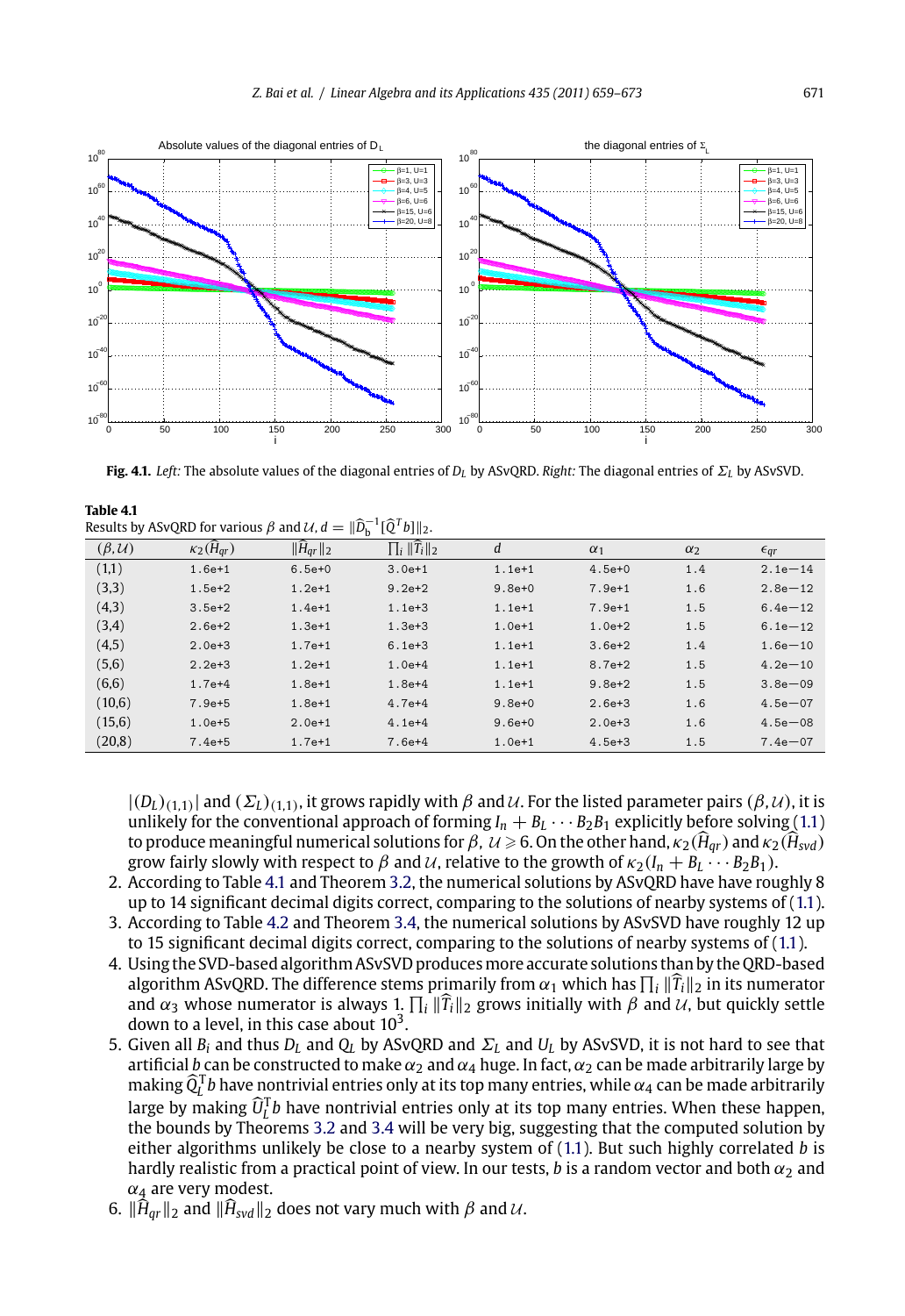<span id="page-13-0"></span>672 *Z. Bai et al. / Linear Algebra and its Applications 435 (2011) 659–673*

**Table 4.2** Results by ASvSVD for various β and U.

| $\alpha$ , $\beta$ and $\beta$ and $\gamma$ and $\gamma$ and $\gamma$ . |                               |                           |                                                       |            |            |                         |
|-------------------------------------------------------------------------|-------------------------------|---------------------------|-------------------------------------------------------|------------|------------|-------------------------|
| $(\beta, \mathcal{U})$                                                  | $\kappa_2(\widehat{H}_{svd})$ | $\ \widehat{H}_{svd}\ _2$ | $\ \widehat{\Sigma}_{\rm b}^{-1}[\widehat{U}^Tb]\ _2$ | $\alpha_3$ | $\alpha_4$ | $\epsilon_{\text{svd}}$ |
| (1,1)                                                                   | $2.6e+0$                      | 2.0                       | $1.1e+1$                                              | $5.1e - 1$ | 1.4        | $1.1e - 15$             |
| (3,3)                                                                   | $8.4e + 0$                    | 1.8                       | $1.1e+1$                                              | $5.5e - 1$ | 1.4        | $3.6e - 15$             |
| (4,3)                                                                   | $1.1e+1$                      | 1.8                       | $9.7e+0$                                              | $5.5e - 1$ | 1.5        | $5.0e - 15$             |
| (3,4)                                                                   | $1.6e + 1$                    | 1.8                       | $9.8e + 0$                                            | $5.7e - 1$ | 1.5        | $7.5e - 15$             |
| (4,5)                                                                   | $7.4e+1$                      | 1.7                       | $1.0e + 1$                                            | $6.0e - 1$ | 1.4        | $3.3e - 14$             |
| (5,6)                                                                   | $1.3e + 2$                    | 1.7                       | $1.1e+1$                                              | $6.0e - 1$ | 1.4        | $5.9e - 14$             |
| (6,6)                                                                   | $6.5e + 2$                    | 1.6                       | $1.1e+1$                                              | $6.4e - 1$ | 1.4        | $2.9e - 13$             |
| (10,6)                                                                  | $1.8e + 4$                    | 1.6                       | $1.0e + 1$                                            | $6.4e - 1$ | 1.4        | $8.1e - 12$             |
| (15,6)                                                                  | $1.9e + 3$                    | 1.6                       | $1.0e + 1$                                            | $6.3e - 1$ | 1.4        | $8.9e - 13$             |
| (20, 8)                                                                 | $1.7e + 4$                    | 1.4                       | $9.7e+0$                                              | $7.1e - 1$ | 1.5        | $8.6e - 12$             |

# **[5.](#page-1-0) [C](#page-1-0)onclusions**

In this paper, we stu[die](#page-11-0)d two numerical methods for solving linear system (1.1). Algorithm ASvQRD is based on the QR decomposition with column pivoting and Algorithm ASvSVD is based on the singular value decomposition computed by the one-sided Jacobi method. ASvQRD is an improved version of an algorithm already used in the quantum Monte Carlo simulation [12]. Both methods share similarities. Our error analysis suggest that both methods are weakly backward stable, meaning that the computed solutions are close to the exact solutions of (structurally) nearby linear systems.

Numerical results are presented to illustr[ate](#page-11-0) the error analysis. As suggested by our analysis, ASvSVD is more accurate than ASvQRD and the gained accuracy becomes more prominent as the conditioning of (1.1) gets worse. But the former is more expensive. A natural recommendation would be to use ASvQRD when its accuracy is sufficient for the application of interest, and switch to ASvSVD otherwise. For the test problems in Section 4, likely ASvQRD is good enough for the choice of the parameters (β*,* <sup>U</sup>, *<sup>n</sup>*, and *L*). However, it will not be if any of the parameters is much bigger. If time permits, ASvSVD should be always favored, however.

# **Acknowledgments**

We wish to thank Professor Zlatko Drmač for sending them his MATLAB code for the one-sided Jacobi SVD method that was used in Section 4. We are grateful to the referees for valuable suggestions.

Bai was supported in part by the Department of Energy Grant DE-FC02-06ER25793 and NSF Grants DMS-0611548 and OCI-0749217. Li was supported in part by the NSF Grant DMS-0702335 and DMS-0810506. Xu was supported in part by NSF of China Grant 10731060. Xu's visit to University of Texas at Arlington was supported in part by the NSF Grant DMS-0702335.

### **References**

- [1] Z. Bai, W. Chen, R.T. Scalettar, I. Yamazaki, Numerical methods for quantum Monte Carlo simulations of the Hubbard model, T. Hou et al., (Ed), Multi-scale Phenomena in Complex Fluids, Higher Education Press, 2009, pp. 1–110.
- [2] R. Blankenbecler, D.J. Scalapino, R.L. Sugar, Monte Carlo calculations of coupled Boson-fermion systems I, Phys. Rev. D 24 (1981) 2278–2286.
- [3] D.J. Scalapino, R.L. Sugar, Monte Carlo calculations of coupled Boson-fermion systems II, Phys. Rev. B 24 (1981) 4295–4308.
- [4] Å. Björck, Numerical Methods for Least Squares Problems, SIAM, Philadelphia, 1996.
- [5] J. Demmel, Applied Numerical Linear Algebra, SIAM, Philadelphia, 1997.
- [6] J. Demmel, K. Veseli´c, Jacobi's method is more accurate than QR, SIAM J. Matrix Anal. Appl. 13 (1992) 1204–1245.
- [7] J.W. Demmel, M. Gu, S.C. Eisenstat, I. Slapničar, K. Veselić, Z. Drmač, Computing the singular value decomposition with high relative accuracy, Linear Algebra Appl. 299 (1999) 21-80.
- [8] Z. Drmač, K. Veselić, New fast and accurate Jacobi SVD algorithm. I, SIAM J. Matrix Anal. Appl. 29 (2008) 1322–1342.<br>[9] Z. Drmač, K. Veselić, New fast and accurate Jacobi SVD algorithm. II, SIAM J. Matrix Anal. Appl.
- 
- [10] G.H. Golub, C.F. Van Loan, Matrix Computations, third ed., Johns Hopkins University Press, Baltimore, Maryland, 1996.<br>[11] N.J. Higham, Accuracy and Stability of Numerical Algorithms, second ed., SIAM, Philadelphi
-